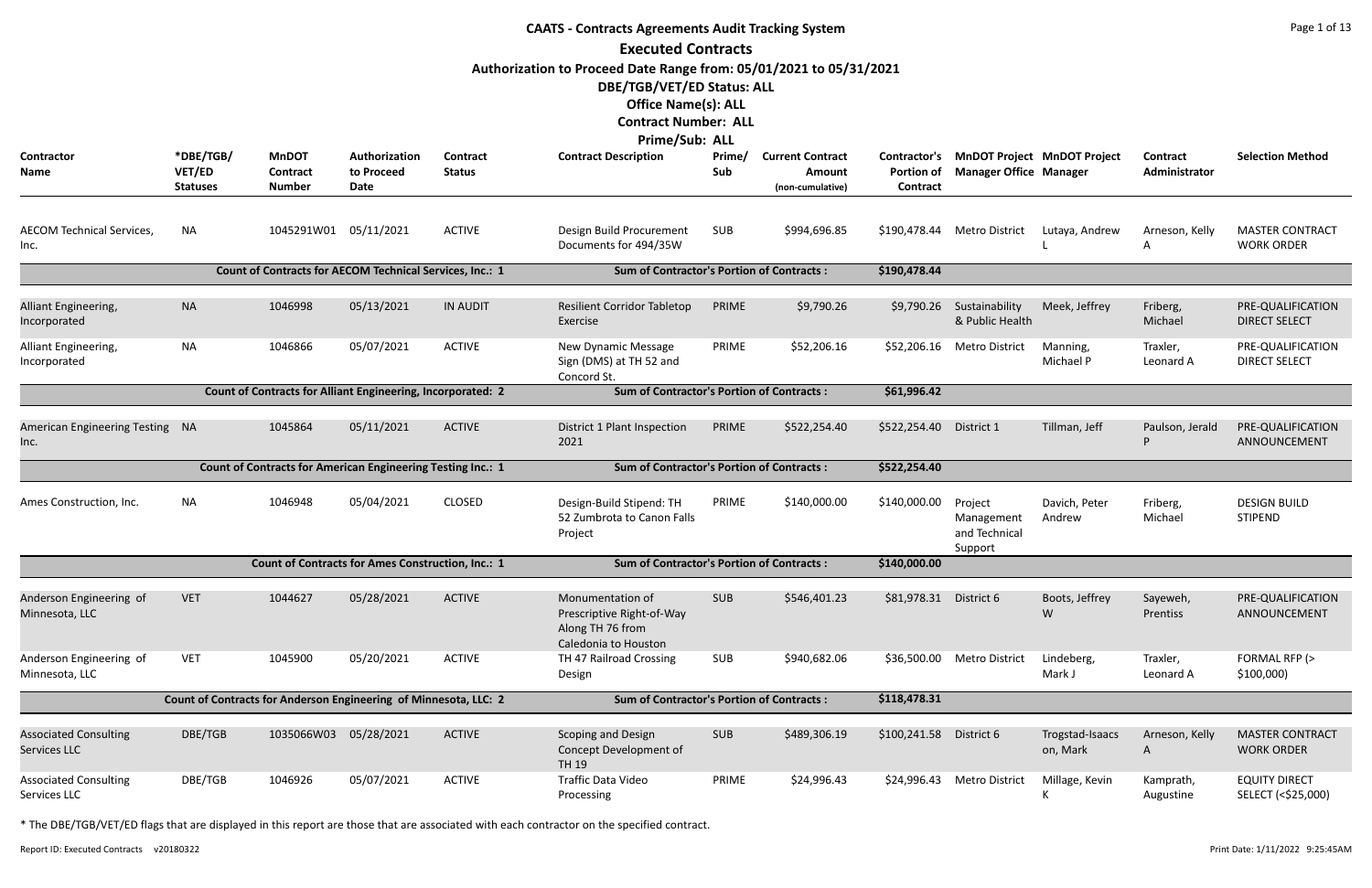| <b>CAATS - Contracts Agreements Audit Tracking System</b> |                                        |                                                                     |                                                       |                           |                                                                                        |               |                                                       |                                                             |                                                                     |                             |                           |                                             |  |
|-----------------------------------------------------------|----------------------------------------|---------------------------------------------------------------------|-------------------------------------------------------|---------------------------|----------------------------------------------------------------------------------------|---------------|-------------------------------------------------------|-------------------------------------------------------------|---------------------------------------------------------------------|-----------------------------|---------------------------|---------------------------------------------|--|
|                                                           |                                        |                                                                     |                                                       |                           | <b>Executed Contracts</b>                                                              |               |                                                       |                                                             |                                                                     |                             |                           |                                             |  |
|                                                           |                                        |                                                                     |                                                       |                           | Authorization to Proceed Date Range from: 05/01/2021 to 05/31/2021                     |               |                                                       |                                                             |                                                                     |                             |                           |                                             |  |
|                                                           |                                        |                                                                     |                                                       |                           | DBE/TGB/VET/ED Status: ALL                                                             |               |                                                       |                                                             |                                                                     |                             |                           |                                             |  |
|                                                           |                                        |                                                                     |                                                       |                           | <b>Office Name(s): ALL</b>                                                             |               |                                                       |                                                             |                                                                     |                             |                           |                                             |  |
|                                                           |                                        |                                                                     |                                                       |                           | <b>Contract Number: ALL</b>                                                            |               |                                                       |                                                             |                                                                     |                             |                           |                                             |  |
|                                                           |                                        |                                                                     |                                                       |                           | <b>Prime/Sub: ALL</b>                                                                  |               |                                                       |                                                             |                                                                     |                             |                           |                                             |  |
| Contractor<br>Name                                        | *DBE/TGB/<br>VET/ED<br><b>Statuses</b> | <b>MnDOT</b><br><b>Contract</b><br><b>Number</b>                    | Authorization<br>to Proceed<br><b>Date</b>            | Contract<br><b>Status</b> | <b>Contract Description</b>                                                            | Prime/<br>Sub | <b>Current Contract</b><br>Amount<br>(non-cumulative) | <b>Contractor's</b><br><b>Portion of</b><br><b>Contract</b> | <b>MnDOT Project MnDOT Project</b><br><b>Manager Office Manager</b> |                             | Contract<br>Administrator | <b>Selection Method</b>                     |  |
|                                                           |                                        | <b>Count of Contracts for Associated Consulting Services LLC: 2</b> |                                                       |                           | <b>Sum of Contractor's Portion of Contracts:</b>                                       |               |                                                       | \$125,238.01                                                |                                                                     |                             |                           |                                             |  |
|                                                           |                                        |                                                                     |                                                       |                           |                                                                                        |               |                                                       |                                                             |                                                                     |                             |                           |                                             |  |
| Barr Engineering Co.                                      | <b>NA</b>                              | 1045429                                                             | 05/14/2021                                            | <b>ACTIVE</b>             | US Highway 52 Zumbrota to<br>Cannon Falls Design-Build<br>Verification                 | SUB           | \$2,647,349.32                                        | \$147,751.73                                                | District 6                                                          | Thompson,<br>Tory L         | Arneson, Kelly<br>A       | FORMAL RFP (><br>\$100,000                  |  |
|                                                           |                                        |                                                                     | <b>Count of Contracts for Barr Engineering Co.: 1</b> |                           | <b>Sum of Contractor's Portion of Contracts:</b>                                       |               |                                                       | \$147,751.73                                                |                                                                     |                             |                           |                                             |  |
| Bergerson-Caswell, Inc.                                   | <b>NA</b>                              | 1046816                                                             | 05/25/2021                                            | <b>ACTIVE</b>             | <b>Southeast Thief River Falls</b><br>Phase I ESA and Phase II<br>Investigation        | <b>SUB</b>    | \$99,596.78                                           | \$11,940.00                                                 | Environmental<br>Stewardship                                        | Waters,<br>Michelle L       | Anderson,<br>Debra        | PRE-QUALIFICATION<br><b>DIRECT SELECT</b>   |  |
|                                                           |                                        |                                                                     | Count of Contracts for Bergerson-Caswell, Inc.: 1     |                           | <b>Sum of Contractor's Portion of Contracts:</b>                                       |               |                                                       | \$11,940.00                                                 |                                                                     |                             |                           |                                             |  |
|                                                           |                                        |                                                                     |                                                       |                           |                                                                                        |               |                                                       |                                                             |                                                                     |                             |                           |                                             |  |
| Bolton & Menk, Inc.                                       | <b>NA</b>                              | 1034125W03                                                          | 05/28/2021                                            | <b>ACTIVE</b>             | TH 27/73 Bituminous<br><b>Reclaim and Paving</b>                                       | PRIME         | \$258,838.72                                          | \$258,838.72                                                | District 1                                                          | Kleinschmidt<br>III, Donald | Arneson, Kelly<br>A       | <b>MASTER CONTRACT</b><br><b>WORK ORDER</b> |  |
| Bolton & Menk, Inc.                                       | <b>NA</b>                              | 1044220                                                             | 05/04/2021                                            | <b>ACTIVE</b>             | Preliminary and Final<br>Design Plan Set                                               | PRIME         | \$2,212,161.77                                        | \$1,175,600.46                                              | District 7                                                          | Hasty, Forrest L            | Museus, Susan             | FORMAL RFP (><br>\$100,000                  |  |
|                                                           |                                        |                                                                     | Count of Contracts for Bolton & Menk, Inc.: 2         |                           | <b>Sum of Contractor's Portion of Contracts:</b>                                       |               |                                                       | \$1,434,439.18                                              |                                                                     |                             |                           |                                             |  |
| <b>Braun Intertec Corporation</b>                         | <b>NA</b>                              | 1046778                                                             | 05/12/2021                                            | <b>ACTIVE</b>             | Asbestos and Regulated<br>Materials Oversight -<br><b>Construction Monitoring</b>      | PRIME         | \$37,597.00                                           | \$37,597.00                                                 | Environmental<br>Stewardship                                        | Klein,<br>Jacqueline        | Anderson,<br>Debra        | PRE-QUALIFICATION<br><b>DIRECT SELECT</b>   |  |
|                                                           |                                        | <b>Count of Contracts for Braun Intertec Corporation: 1</b>         |                                                       |                           | <b>Sum of Contractor's Portion of Contracts:</b>                                       |               |                                                       | \$37,597.00                                                 |                                                                     |                             |                           |                                             |  |
| <b>Carver County</b>                                      | <b>NA</b>                              | 1045437                                                             | 05/14/2021                                            | <b>ACTIVE</b>             | TH 212 Four-lane<br><b>Expansion from Cologne to</b><br>Norwood Young America<br>(NYA) | PRIME         | \$978,746.85                                          |                                                             | \$978,746.85 Metro District                                         | Langenbach,<br>Diane Marie  | Kamprath,<br>Augustine    | <b>JOINT POWER</b>                          |  |
|                                                           |                                        |                                                                     | <b>Count of Contracts for Carver County: 1</b>        |                           | <b>Sum of Contractor's Portion of Contracts:</b>                                       |               |                                                       | \$978,746.85                                                |                                                                     |                             |                           |                                             |  |
|                                                           |                                        |                                                                     |                                                       |                           |                                                                                        |               |                                                       |                                                             |                                                                     |                             |                           |                                             |  |
| <b>CNA Consulting Engineers</b>                           | <b>TGB</b>                             | 1045429                                                             | 05/14/2021                                            | <b>ACTIVE</b>             | US Highway 52 Zumbrota to<br>Cannon Falls Design-Build<br>Verification                 | <b>SUB</b>    | \$2,647,349.32                                        | \$19,824.74 District 6                                      |                                                                     | Thompson,<br>Tory L         | Arneson, Kelly<br>A       | FORMAL RFP (><br>\$100,000                  |  |
|                                                           |                                        | <b>Count of Contracts for CNA Consulting Engineers: 1</b>           |                                                       |                           | <b>Sum of Contractor's Portion of Contracts:</b>                                       |               |                                                       | \$19,824.74                                                 |                                                                     |                             |                           |                                             |  |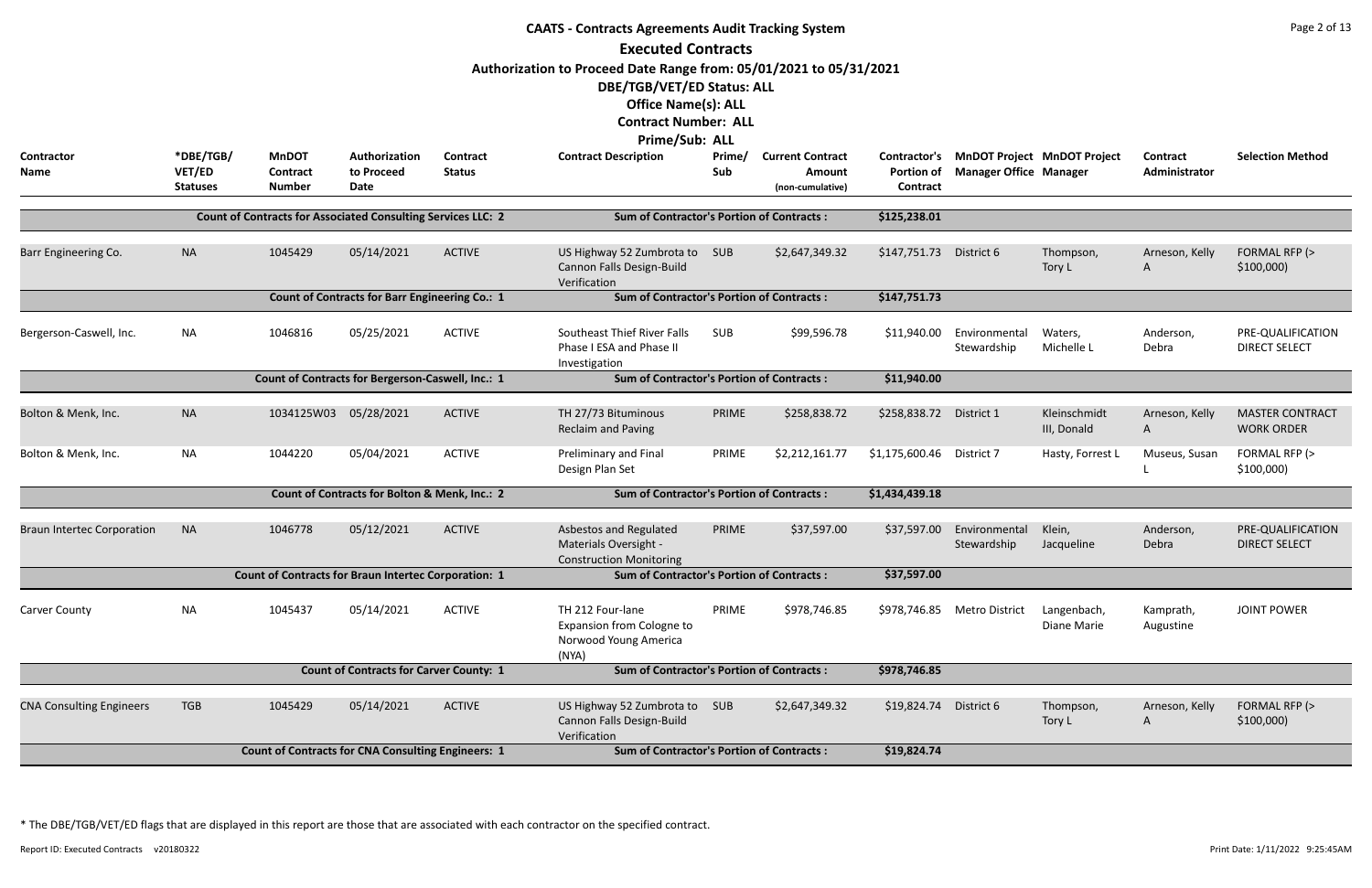| <b>CAATS - Contracts Agreements Audit Tracking System</b> |                                        |                                                  |                                                                      |                           |                                                                                                                                |               |                                                       |                                                      |                                                                     |                           |                                  |                                             |
|-----------------------------------------------------------|----------------------------------------|--------------------------------------------------|----------------------------------------------------------------------|---------------------------|--------------------------------------------------------------------------------------------------------------------------------|---------------|-------------------------------------------------------|------------------------------------------------------|---------------------------------------------------------------------|---------------------------|----------------------------------|---------------------------------------------|
|                                                           |                                        |                                                  |                                                                      |                           | <b>Executed Contracts</b>                                                                                                      |               |                                                       |                                                      |                                                                     |                           |                                  |                                             |
|                                                           |                                        |                                                  |                                                                      |                           | Authorization to Proceed Date Range from: 05/01/2021 to 05/31/2021<br>DBE/TGB/VET/ED Status: ALL<br><b>Office Name(s): ALL</b> |               |                                                       |                                                      |                                                                     |                           |                                  |                                             |
|                                                           |                                        |                                                  |                                                                      |                           | <b>Contract Number: ALL</b>                                                                                                    |               |                                                       |                                                      |                                                                     |                           |                                  |                                             |
|                                                           |                                        |                                                  |                                                                      |                           | Prime/Sub: ALL                                                                                                                 |               |                                                       |                                                      |                                                                     |                           |                                  |                                             |
| Contractor<br>Name                                        | *DBE/TGB/<br>VET/ED<br><b>Statuses</b> | <b>MnDOT</b><br><b>Contract</b><br><b>Number</b> | Authorization<br>to Proceed<br>Date                                  | Contract<br><b>Status</b> | <b>Contract Description</b>                                                                                                    | Prime/<br>Sub | <b>Current Contract</b><br>Amount<br>(non-cumulative) | <b>Contractor's</b><br><b>Portion of</b><br>Contract | <b>MnDOT Project MnDOT Project</b><br><b>Manager Office Manager</b> |                           | <b>Contract</b><br>Administrator | <b>Selection Method</b>                     |
| Coalition of Asian-American<br>Leaders                    | <b>NA</b>                              | 1047065                                          | 05/13/2021                                                           | <b>EXPIRED</b>            | Asian ERG Lunch and Learn                                                                                                      | PRIME         | \$250.00                                              | \$250.00                                             | Equity &<br>Diversity                                               | Kundan, Gina<br>Lynn Kaur | Peszynski,<br>Nicole             | <b>ANNUAL PLAN</b><br><b>CONTRACT</b>       |
|                                                           |                                        |                                                  | <b>Count of Contracts for Coalition of Asian-American Leaders: 1</b> |                           | <b>Sum of Contractor's Portion of Contracts:</b>                                                                               |               |                                                       | \$250.00                                             |                                                                     |                           |                                  |                                             |
| <b>CRS Engineers</b>                                      | <b>NA</b>                              | 1045291W01 05/11/2021                            |                                                                      | <b>ACTIVE</b>             | Design Build Procurement<br>Documents for 494/35W                                                                              | <b>SUB</b>    | \$994,696.85                                          | \$96,931.22                                          | <b>Metro District</b>                                               | Lutaya, Andrew            | Arneson, Kelly<br>A              | <b>MASTER CONTRACT</b><br><b>WORK ORDER</b> |
|                                                           |                                        |                                                  | <b>Count of Contracts for CRS Engineers: 1</b>                       |                           | <b>Sum of Contractor's Portion of Contracts:</b>                                                                               |               |                                                       | \$96,931.22                                          |                                                                     |                           |                                  |                                             |
| <b>Gilmore Consulting Services</b><br>LLC                 | ΝA                                     | 1045291W01 05/11/2021                            |                                                                      | <b>ACTIVE</b>             | Design Build Procurement<br>Documents for 494/35W                                                                              | SUB           | \$994,696.85                                          |                                                      | \$61,152.00 Metro District                                          | Lutaya, Andrew            | Arneson, Kelly<br>A              | <b>MASTER CONTRACT</b><br><b>WORK ORDER</b> |
|                                                           |                                        |                                                  | <b>Count of Contracts for Gilmore Consulting Services LLC: 1</b>     |                           | <b>Sum of Contractor's Portion of Contracts:</b>                                                                               |               |                                                       | \$61,152.00                                          |                                                                     |                           |                                  |                                             |
| <b>GTRE Commercial, LLC</b>                               | <b>NA</b>                              | 1047101                                          | 05/13/2021                                                           | <b>ACTIVE</b>             | R/W Multiple Parcel<br>Appraisals SP 2724-126                                                                                  | PRIME         | \$24,000.00                                           | \$24,000.00                                          | <b>Metro District</b>                                               | Mascari, John C           | Traxler,<br>Leonard A            | PRE-QUALIFICATION<br><b>DIRECT SELECT</b>   |
|                                                           |                                        |                                                  | Count of Contracts for GTRE Commercial, LLC: 1                       |                           | <b>Sum of Contractor's Portion of Contracts:</b>                                                                               |               |                                                       | \$24,000.00                                          |                                                                     |                           |                                  |                                             |
| HDR Engineering, Inc.                                     | <b>NA</b>                              | 1047038                                          | 05/28/2021                                                           | <b>ACTIVE</b>             | TH 93 Grade Raise -<br>Henderson VE Study                                                                                      | PRIME         | \$71,300.18                                           | \$71,300.18 Project                                  | Management<br>and Technical<br>Support                              | Milkert, Anjani           | Arneson, Kelly<br>Α              | PRE-QUALIFICATION<br><b>DIRECT SELECT</b>   |
| HDR Engineering, Inc.                                     | <b>NA</b>                              | 1045429                                          | 05/14/2021                                                           | <b>ACTIVE</b>             | US Highway 52 Zumbrota to<br>Cannon Falls Design-Build<br>Verification                                                         | SUB           | \$2,647,349.32                                        | \$814,937.50                                         | District 6                                                          | Thompson,<br>Tory L       | Arneson, Kelly<br>A              | FORMAL RFP (><br>\$100,000                  |
|                                                           |                                        |                                                  | <b>Count of Contracts for HDR Engineering, Inc.: 2</b>               |                           | <b>Sum of Contractor's Portion of Contracts:</b>                                                                               |               |                                                       | \$886,237.68                                         |                                                                     |                           |                                  |                                             |
| <b>Henning Professional</b><br>Services, Inc.             | DBE/TGB                                | 1044627                                          | 05/28/2021                                                           | <b>ACTIVE</b>             | Monumentation of<br>Prescriptive Right-of-Way<br>Along TH 76 from<br>Caledonia to Houston                                      | <b>SUB</b>    | \$546,401.23                                          | \$86,208.60 District 6                               |                                                                     | Boots, Jeffrey<br>W       | Sayeweh,<br>Prentiss             | PRE-QUALIFICATION<br>ANNOUNCEMENT           |
|                                                           |                                        |                                                  | Count of Contracts for Henning Professional Services, Inc.: 1        |                           | <b>Sum of Contractor's Portion of Contracts:</b>                                                                               |               |                                                       | \$86,208.60                                          |                                                                     |                           |                                  |                                             |
| <b>HNTB Corporation</b>                                   | <b>NA</b>                              | 1045429                                          | 05/14/2021                                                           | <b>ACTIVE</b>             | US Highway 52 Zumbrota to SUB<br>Cannon Falls Design-Build<br>Verification                                                     |               | \$2,647,349.32                                        | \$481,396.69                                         | District 6                                                          | Thompson,<br>Tory L       | Arneson, Kelly<br>A              | FORMAL RFP (><br>\$100,000                  |
|                                                           |                                        |                                                  | <b>Count of Contracts for HNTB Corporation: 1</b>                    |                           | <b>Sum of Contractor's Portion of Contracts:</b>                                                                               |               |                                                       | \$481,396.69                                         |                                                                     |                           |                                  |                                             |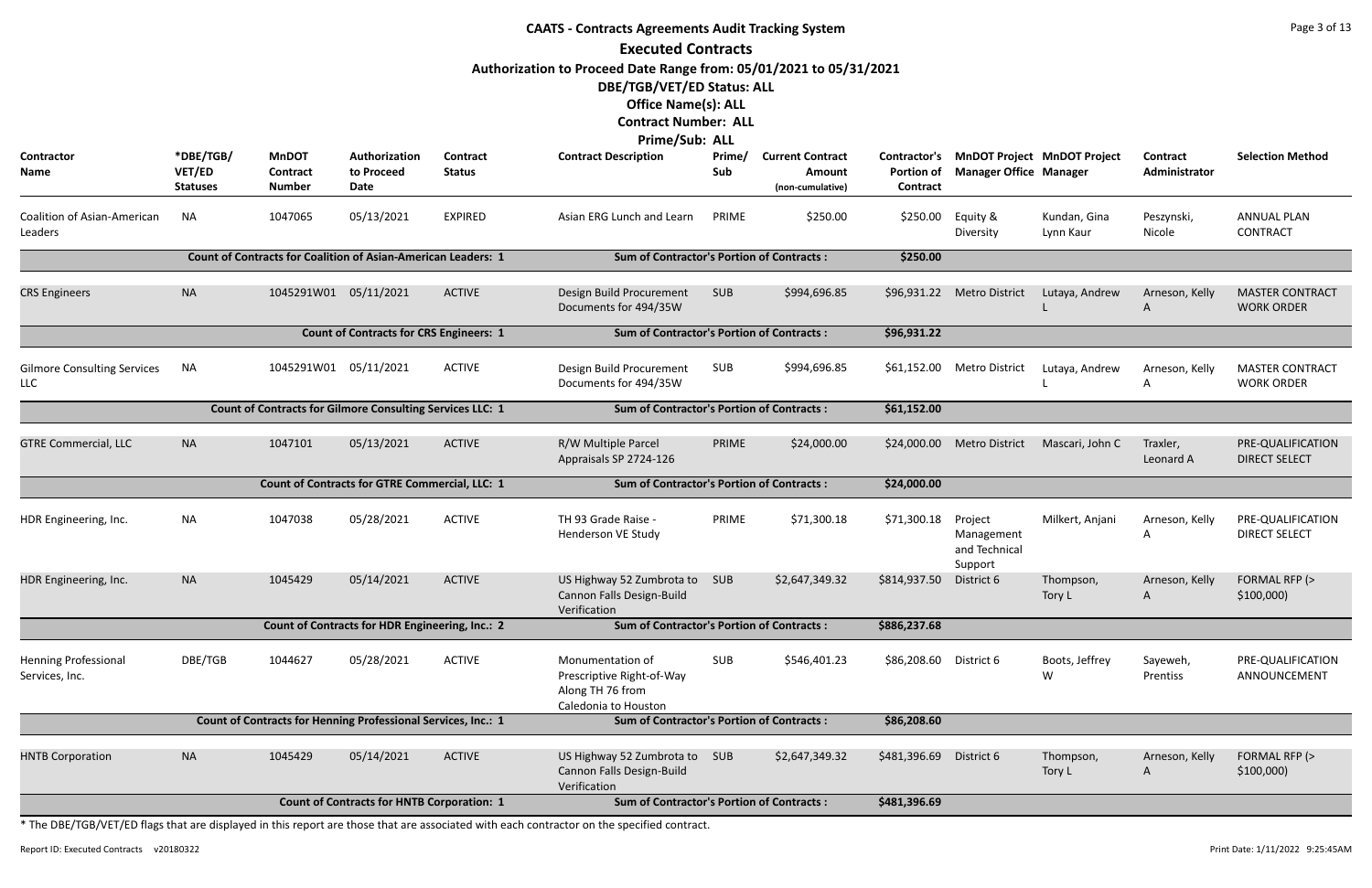| <b>CAATS - Contracts Agreements Audit Tracking System</b>                                                                                                                                                                                                                                                                                                                                                                                       |                           |                                  |                                                                          |                 |                                                                                                                                      |            |                            |                               |                               |                              |                       |                                             |
|-------------------------------------------------------------------------------------------------------------------------------------------------------------------------------------------------------------------------------------------------------------------------------------------------------------------------------------------------------------------------------------------------------------------------------------------------|---------------------------|----------------------------------|--------------------------------------------------------------------------|-----------------|--------------------------------------------------------------------------------------------------------------------------------------|------------|----------------------------|-------------------------------|-------------------------------|------------------------------|-----------------------|---------------------------------------------|
| <b>Executed Contracts</b><br>Authorization to Proceed Date Range from: 05/01/2021 to 05/31/2021<br>DBE/TGB/VET/ED Status: ALL<br><b>Office Name(s): ALL</b><br><b>Contract Number: ALL</b><br><b>Prime/Sub: ALL</b><br>*DBE/TGB/<br><b>MnDOT</b><br>Authorization<br><b>Contract</b><br><b>Contract Description</b><br>Prime/<br><b>Current Contract</b><br><b>MnDOT Project MnDOT Project</b><br>Contractor<br>Contractor's<br><b>Contract</b> |                           |                                  |                                                                          |                 |                                                                                                                                      |            |                            |                               |                               |                              |                       |                                             |
| Name                                                                                                                                                                                                                                                                                                                                                                                                                                            | VET/ED<br><b>Statuses</b> | <b>Contract</b><br><b>Number</b> | to Proceed<br>Date                                                       | <b>Status</b>   |                                                                                                                                      | Sub        | Amount<br>(non-cumulative) | <b>Portion of</b><br>Contract | <b>Manager Office Manager</b> |                              | Administrator         | <b>Selection Method</b>                     |
| HR Green, Inc.                                                                                                                                                                                                                                                                                                                                                                                                                                  | <b>NA</b>                 | 1046084                          | 05/07/2021                                                               | <b>ACTIVE</b>   | Intersection evaluations<br>TH 169 and Belgrade<br>Avenue.                                                                           | PRIME      | \$99,198.58                | \$99,198.58 District 7        |                               | Benzkofer,<br><b>Brett D</b> | Museus, Susan         | PRE-QUALIFICATION<br><b>DIRECT SELECT</b>   |
|                                                                                                                                                                                                                                                                                                                                                                                                                                                 |                           |                                  | Count of Contracts for HR Green, Inc.: 1                                 |                 | <b>Sum of Contractor's Portion of Contracts:</b>                                                                                     |            |                            | \$99,198.58                   |                               |                              |                       |                                             |
| HZ United, LLC                                                                                                                                                                                                                                                                                                                                                                                                                                  | DBE/TGB                   | 1045429                          | 05/14/2021                                                               | <b>ACTIVE</b>   | US Highway 52 Zumbrota to<br>Cannon Falls Design-Build<br>Verification                                                               | SUB        | \$2,647,349.32             | \$128,418.75                  | District 6                    | Thompson,<br>Tory L          | Arneson, Kelly<br>A   | FORMAL RFP (><br>\$100,000                  |
| HZ United, LLC                                                                                                                                                                                                                                                                                                                                                                                                                                  | DBE/TGB                   | 1045291W01                       | 05/11/2021                                                               | <b>ACTIVE</b>   | Design Build Procurement<br>Documents for 494/35W                                                                                    | SUB        | \$994,696.85               | \$80,225.60                   | <b>Metro District</b>         | Lutaya, Andrew               | Arneson, Kelly<br>A   | <b>MASTER CONTRACT</b><br><b>WORK ORDER</b> |
|                                                                                                                                                                                                                                                                                                                                                                                                                                                 |                           |                                  | Count of Contracts for HZ United, LLC: 2                                 |                 | <b>Sum of Contractor's Portion of Contracts:</b>                                                                                     |            |                            | \$208,644.35                  |                               |                              |                       |                                             |
| <b>Industrial Hygiene Services</b><br>Corporation                                                                                                                                                                                                                                                                                                                                                                                               | <b>NA</b>                 | 1047202                          | 05/28/2021                                                               | <b>CLOSED</b>   | <b>Marshall Headquarters</b><br><b>Asbestos Abatement</b><br>Oversight                                                               | PRIME      | \$5,555.00                 | \$5,555.00                    | Environmental<br>Stewardship  | Klein,<br>Jacqueline         | Anderson,<br>Debra    | PRE-QUALIFICATION<br><b>DIRECT SELECT</b>   |
| Industrial Hygiene Services<br>Corporation                                                                                                                                                                                                                                                                                                                                                                                                      | <b>NA</b>                 | 1047096                          | 05/28/2021                                                               | <b>ACTIVE</b>   | <b>Regulated Waste</b><br>Removal/Disposal, Fuel Oil<br>Tank Management, Well &<br>Subsurface Sewage<br><b>Treatment Abandonment</b> | PRIME      | \$35,745.00                | \$35,745.00                   | Environmental<br>Stewardship  | Neisse, Jeffrey<br>Michael   | Anderson,<br>Debra    | PRE-QUALIFICATION<br><b>DIRECT SELECT</b>   |
|                                                                                                                                                                                                                                                                                                                                                                                                                                                 |                           |                                  | <b>Count of Contracts for Industrial Hygiene Services Corporation: 2</b> |                 | <b>Sum of Contractor's Portion of Contracts:</b>                                                                                     |            |                            | \$41,300.00                   |                               |                              |                       |                                             |
| Isthmus Engineering, Inc.                                                                                                                                                                                                                                                                                                                                                                                                                       | DBE/TGB                   | 1045900                          | 05/20/2021                                                               | <b>ACTIVE</b>   | TH 47 Railroad Crossing<br>Design                                                                                                    | <b>SUB</b> | \$940,682.06               | \$162,112.00                  | <b>Metro District</b>         | Lindeberg,<br>Mark J         | Traxler,<br>Leonard A | FORMAL RFP (><br>\$100,000                  |
|                                                                                                                                                                                                                                                                                                                                                                                                                                                 |                           |                                  | Count of Contracts for Isthmus Engineering, Inc.: 1                      |                 | <b>Sum of Contractor's Portion of Contracts:</b>                                                                                     |            |                            | \$162,112.00                  |                               |                              |                       |                                             |
| <b>JOHNSON PETER</b>                                                                                                                                                                                                                                                                                                                                                                                                                            | DBE/TGB                   | 1047032                          | 05/13/2021                                                               | <b>IN AUDIT</b> | Root Cause Analysis and<br>Hazwoper Awareness and<br><b>Operations Training</b>                                                      | SUB        | \$27,308.00                |                               | Administration Juliar, Keith  |                              | Peszynski,<br>Nicole  | INTERAGENCY                                 |
|                                                                                                                                                                                                                                                                                                                                                                                                                                                 |                           |                                  | <b>Count of Contracts for JOHNSON PETER: 1</b>                           |                 | <b>Sum of Contractor's Portion of Contracts:</b>                                                                                     |            |                            |                               |                               |                              |                       |                                             |
| Julie Fox dba Fox Video<br>Productions                                                                                                                                                                                                                                                                                                                                                                                                          | <b>NA</b>                 | 1047032                          | 05/13/2021                                                               | <b>IN AUDIT</b> | Root Cause Analysis and<br>Hazwoper Awareness and<br><b>Operations Training</b>                                                      | <b>SUB</b> | \$27,308.00                |                               | Administration Juliar, Keith  |                              | Peszynski,<br>Nicole  | INTERAGENCY                                 |
|                                                                                                                                                                                                                                                                                                                                                                                                                                                 |                           |                                  | <b>Count of Contracts for Julie Fox dba Fox Video Productions: 1</b>     |                 | <b>Sum of Contractor's Portion of Contracts:</b>                                                                                     |            |                            |                               |                               |                              |                       |                                             |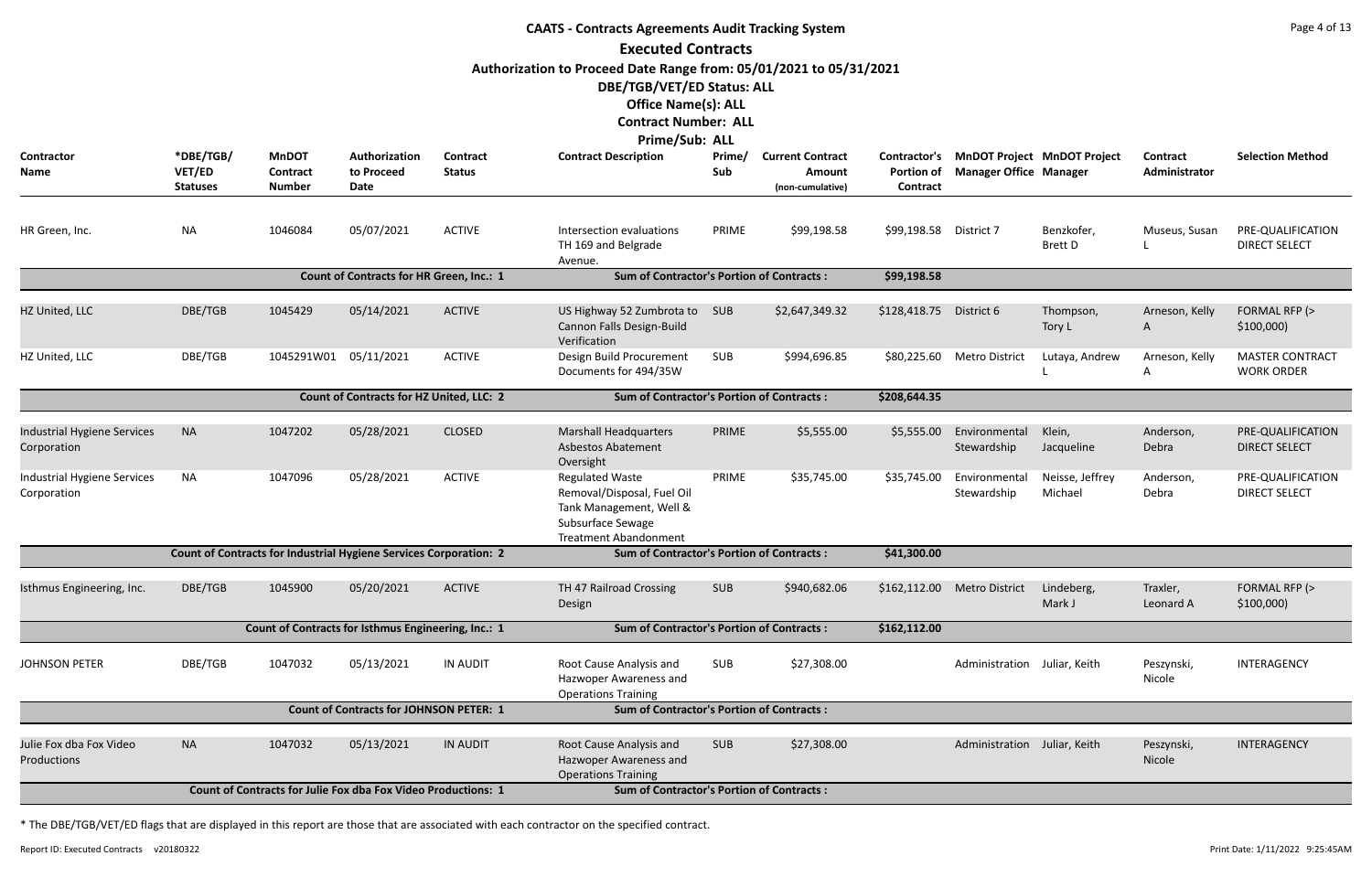| <b>CAATS - Contracts Agreements Audit Tracking System</b> |                                        |                                                  |                                                            |                                  |                                                                                                  |               |                                                       |                                               |                               |                                    |                           |                                           |
|-----------------------------------------------------------|----------------------------------------|--------------------------------------------------|------------------------------------------------------------|----------------------------------|--------------------------------------------------------------------------------------------------|---------------|-------------------------------------------------------|-----------------------------------------------|-------------------------------|------------------------------------|---------------------------|-------------------------------------------|
|                                                           |                                        |                                                  |                                                            |                                  | <b>Executed Contracts</b>                                                                        |               |                                                       |                                               |                               |                                    |                           |                                           |
|                                                           |                                        |                                                  |                                                            |                                  | Authorization to Proceed Date Range from: 05/01/2021 to 05/31/2021<br>DBE/TGB/VET/ED Status: ALL |               |                                                       |                                               |                               |                                    |                           |                                           |
|                                                           |                                        |                                                  |                                                            |                                  | <b>Office Name(s): ALL</b>                                                                       |               |                                                       |                                               |                               |                                    |                           |                                           |
|                                                           |                                        |                                                  |                                                            |                                  | <b>Contract Number: ALL</b><br><b>Prime/Sub: ALL</b>                                             |               |                                                       |                                               |                               |                                    |                           |                                           |
| <b>Contractor</b><br>Name                                 | *DBE/TGB/<br>VET/ED<br><b>Statuses</b> | <b>MnDOT</b><br><b>Contract</b><br><b>Number</b> | Authorization<br>to Proceed<br>Date                        | <b>Contract</b><br><b>Status</b> | <b>Contract Description</b>                                                                      | Prime/<br>Sub | <b>Current Contract</b><br>Amount<br>(non-cumulative) | Contractor's<br><b>Portion of</b><br>Contract | <b>Manager Office Manager</b> | <b>MnDOT Project MnDOT Project</b> | Contract<br>Administrator | <b>Selection Method</b>                   |
| Kelly A. Lindstrom                                        | <b>DBE</b>                             | 1046944                                          | 05/05/2021                                                 | <b>CLOSED</b>                    | Fair Market Appraisal for<br>Conveyance 2015-0105                                                | PRIME         | \$3,000.00                                            | \$3,000.00                                    | Land<br>Management            | Currell, James<br>Lewis            | Wong, Dennis              | PRE-QUALIFICATION<br><b>DIRECT SELECT</b> |
|                                                           |                                        |                                                  | <b>Count of Contracts for Kelly A. Lindstrom: 1</b>        |                                  | <b>Sum of Contractor's Portion of Contracts:</b>                                                 |               |                                                       | \$3,000.00                                    |                               |                                    |                           |                                           |
| <b>KLJ Engineering LLC</b>                                | <b>NA</b>                              | 1045900                                          | 05/20/2021                                                 | <b>ACTIVE</b>                    | TH 47 Railroad Crossing<br>Design                                                                | <b>SUB</b>    | \$940,682.06                                          | \$81,000.00                                   | <b>Metro District</b>         | Lindeberg,<br>Mark J               | Traxler,<br>Leonard A     | FORMAL RFP (><br>\$100,000                |
| <b>KLJ Engineering LLC</b>                                | <b>NA</b>                              | 1044220                                          | 05/04/2021                                                 | <b>ACTIVE</b>                    | Preliminary and Final<br>Design Plan Set                                                         | <b>SUB</b>    | \$2,212,161.77                                        | \$655,781.50                                  | District 7                    | Hasty, Forrest L                   | Museus, Susan             | FORMAL RFP (><br>\$100,000                |
|                                                           |                                        |                                                  | Count of Contracts for KLJ Engineering LLC: 2              |                                  | <b>Sum of Contractor's Portion of Contracts:</b>                                                 |               |                                                       | \$736,781.50                                  |                               |                                    |                           |                                           |
| Kodet Architectural Group,<br>Ltd.                        | DBE/TGB                                | 1046891                                          | 05/28/2021                                                 | <b>ACTIVE</b>                    | Mendota Heights Truck<br><b>Station Renovation and</b><br>Warm Storage Addition                  | PRIME         | \$710,464.00                                          | \$710,464.00                                  | Maintenance                   | Schilling, David<br>A              | Anderson,<br>Debra        | SINGLE SOURCE                             |
|                                                           |                                        |                                                  | Count of Contracts for Kodet Architectural Group, Ltd.: 1  |                                  | <b>Sum of Contractor's Portion of Contracts:</b>                                                 |               |                                                       | \$710,464.00                                  |                               |                                    |                           |                                           |
| Lake State Realty Services,<br>Inc.                       | DBE/TGB                                | 1046845                                          | 05/18/2021                                                 | <b>ACTIVE</b>                    | Fair Market Value<br>Appraisal of 12 Properties                                                  | PRIME         | \$28,200.00                                           | \$28,200.00                                   | Land<br>Management            | Deutsch,<br>Joseph Paul            | Wong, Dennis              | PRE-QUALIFICATION<br><b>DIRECT SELECT</b> |
| Lake State Realty Services,<br>Inc.                       | DBE/TGB                                | 1046792                                          | 05/07/2021                                                 | <b>CLOSED</b>                    | Fair Market Appraisal for<br>Conveyance 2016-0080                                                | PRIME         | \$4,850.00                                            | \$4,850.00                                    | Land<br>Management            | Currell, James<br>Lewis            | Wong, Dennis              | PRE-QUALIFICATION<br><b>DIRECT SELECT</b> |
|                                                           |                                        |                                                  | Count of Contracts for Lake State Realty Services, Inc.: 2 |                                  | <b>Sum of Contractor's Portion of Contracts:</b>                                                 |               |                                                       | \$33,050.00                                   |                               |                                    |                           |                                           |
| LHB, Inc.                                                 | <b>NA</b>                              | 1046786                                          | 05/17/2021                                                 | <b>ACTIVE</b>                    | Bridge 62050 Repairs                                                                             | PRIME         | \$97,687.62                                           | \$97,687.62 Bridges                           |                               | Staples, Angel<br>Maria            | Lichtsinn,<br>Colleen     | PRE-QUALIFICATION<br><b>DIRECT SELECT</b> |
|                                                           |                                        |                                                  | Count of Contracts for LHB, Inc.: 1                        |                                  | <b>Sum of Contractor's Portion of Contracts:</b>                                                 |               |                                                       | \$97,687.62                                   |                               |                                    |                           |                                           |
| Mavo Systems, Inc.                                        | <b>NA</b>                              | 1047201                                          | 05/28/2021                                                 | <b>CLOSED</b>                    | <b>Marshall Headquarters</b><br><b>Asbestos Abatement</b>                                        | PRIME         | \$15,000.00                                           | \$15,000.00                                   | Environmental<br>Stewardship  | Klein,<br>Jacqueline               | Anderson,<br>Debra        | PRE-QUALIFICATION<br><b>DIRECT SELECT</b> |
| Mavo Systems, Inc.                                        | NA                                     | 1047068                                          | 05/28/2021                                                 | <b>CLOSED</b>                    | Asbestos Abatement -<br>Oakdale SOGN Restroom<br><b>Work Areas</b>                               | PRIME         | \$25,000.00                                           | \$25,000.00                                   | Environmental<br>Stewardship  | Neisse, Jeffrey<br>Michael         | Anderson,<br>Debra        | PRE-QUALIFICATION<br><b>DIRECT SELECT</b> |
|                                                           |                                        |                                                  | <b>Count of Contracts for Mavo Systems, Inc.: 2</b>        | \$40,000.00                      |                                                                                                  |               |                                                       |                                               |                               |                                    |                           |                                           |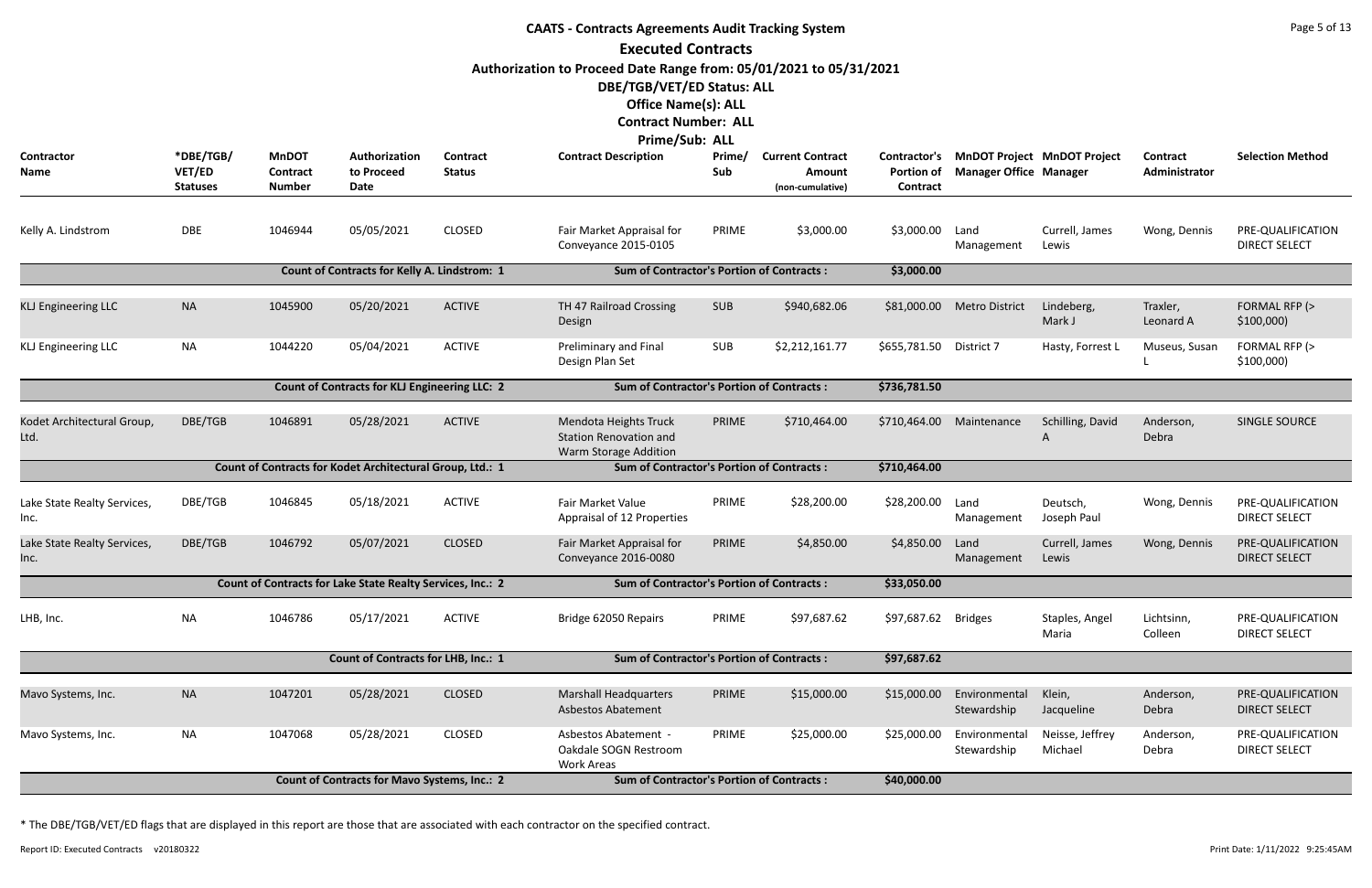| <b>CAATS - Contracts Agreements Audit Tracking System</b> |                                        |                                                                    |                                                      |                           |                                                                                                                                |               |                                                       |                                               |                                                   |                                    |                           |                                             |
|-----------------------------------------------------------|----------------------------------------|--------------------------------------------------------------------|------------------------------------------------------|---------------------------|--------------------------------------------------------------------------------------------------------------------------------|---------------|-------------------------------------------------------|-----------------------------------------------|---------------------------------------------------|------------------------------------|---------------------------|---------------------------------------------|
|                                                           |                                        |                                                                    |                                                      |                           | <b>Executed Contracts</b>                                                                                                      |               |                                                       |                                               |                                                   |                                    |                           |                                             |
|                                                           |                                        |                                                                    |                                                      |                           | Authorization to Proceed Date Range from: 05/01/2021 to 05/31/2021<br>DBE/TGB/VET/ED Status: ALL<br><b>Office Name(s): ALL</b> |               |                                                       |                                               |                                                   |                                    |                           |                                             |
|                                                           |                                        |                                                                    |                                                      |                           | <b>Contract Number: ALL</b>                                                                                                    |               |                                                       |                                               |                                                   |                                    |                           |                                             |
|                                                           |                                        |                                                                    |                                                      |                           | Prime/Sub: ALL                                                                                                                 |               |                                                       |                                               |                                                   |                                    |                           |                                             |
| Contractor<br>Name                                        | *DBE/TGB/<br>VET/ED<br><b>Statuses</b> | <b>MnDOT</b><br><b>Contract</b><br><b>Number</b>                   | Authorization<br>to Proceed<br><b>Date</b>           | Contract<br><b>Status</b> | <b>Contract Description</b>                                                                                                    | Prime/<br>Sub | <b>Current Contract</b><br>Amount<br>(non-cumulative) | Contractor's<br><b>Portion of</b><br>Contract | <b>Manager Office Manager</b>                     | <b>MnDOT Project MnDOT Project</b> | Contract<br>Administrator | <b>Selection Method</b>                     |
| <b>Michels Corporation</b>                                | <b>NA</b>                              | 1046949                                                            | 05/04/2021                                           | <b>CLOSED</b>             | Design-Build Stipend: TH<br>52 Zumbrota to Canon Falls<br>Project                                                              | PRIME         | \$140,000.00                                          | \$140,000.00                                  | Project<br>Management<br>and Technical<br>Support | Davich, Peter<br>Andrew            | Friberg,<br>Michael       | <b>DESIGN BUILD</b><br><b>STIPEND</b>       |
|                                                           |                                        |                                                                    | <b>Count of Contracts for Michels Corporation: 1</b> |                           | <b>Sum of Contractor's Portion of Contracts:</b>                                                                               |               |                                                       | \$140,000.00                                  |                                                   |                                    |                           |                                             |
| Michigan State University                                 | <b>NA</b>                              | 1036336W01 05/14/2021                                              |                                                      | <b>ACTIVE</b>             | <b>Comparison of Compost</b><br>and Proprietary Soil<br>Amendments for<br><b>Vegetation Establishment</b>                      | PRIME         | \$260,000.00                                          | \$260,000.00                                  | Research and<br>Innovation                        | Sindt, Matthew<br>George           | Brand, Melissa<br>Marie   | <b>MASTER CONTRACT</b><br><b>WORK ORDER</b> |
|                                                           |                                        | Count of Contracts for Michigan State University: 1                |                                                      |                           | <b>Sum of Contractor's Portion of Contracts:</b>                                                                               |               |                                                       | \$260,000.00                                  |                                                   |                                    |                           |                                             |
| Midwestern Drilling, LLC                                  | <b>NA</b>                              | 1046842                                                            | 05/07/2021                                           | <b>ACTIVE</b>             | <b>Construction Extent Phase</b><br>II Drilling Investigation                                                                  | <b>SUB</b>    | \$78,105.61                                           | \$18,120.00                                   | Environmental<br>Stewardship                      | Boben, Carolyn<br>Lorraine         | Anderson,<br>Debra        | PRE-QUALIFICATION<br><b>DIRECT SELECT</b>   |
|                                                           |                                        | Count of Contracts for Midwestern Drilling, LLC: 1                 |                                                      |                           | <b>Sum of Contractor's Portion of Contracts:</b>                                                                               |               |                                                       | \$18,120.00                                   |                                                   |                                    |                           |                                             |
| Minnesota Management &<br><b>Budget</b>                   | NA                                     | 1047159                                                            | 05/21/2021                                           | <b>ACTIVE</b>             | Research and Innovation<br><b>Office Organizational</b><br>Assessment 2021-130                                                 | PRIME         | \$56,140.00                                           | \$56,140.00                                   | Research and<br>Innovation                        | Sindt, Matthew<br>George           | Walker,<br>Catherine      | INTERAGENCY                                 |
| Minnesota Management &<br><b>Budget</b>                   | <b>NA</b>                              | 1047152                                                            | 05/12/2021                                           | <b>EXPIRED</b>            | Investigation #059                                                                                                             | PRIME         | \$25,000.00                                           | \$25,000.00                                   | Human<br>Resources                                | Van Dyck, Karin                    | Van Dyck, Karin           | INTERAGENCY                                 |
| Minnesota Management &<br><b>Budget</b>                   | NA                                     | 1047107                                                            | 05/07/2021                                           | <b>ACTIVE</b>             | Pre-Letting Improvements<br>2021-132                                                                                           | PRIME         | \$55,300.00                                           | \$55,300.00                                   | Project<br>Management<br>and Technical<br>Support | Zauner, Mollie<br>Marie            | Zauner, Mollie<br>Marie   | INTERAGENCY                                 |
|                                                           |                                        | <b>Count of Contracts for Minnesota Management &amp; Budget: 3</b> |                                                      |                           | <b>Sum of Contractor's Portion of Contracts:</b>                                                                               |               |                                                       | \$136,440.00                                  |                                                   |                                    |                           |                                             |
| <b>MN State South Central</b><br>College                  | <b>NA</b>                              | 1047032                                                            | 05/13/2021                                           | <b>IN AUDIT</b>           | Root Cause Analysis and<br>Hazwoper Awareness and<br><b>Operations Training</b>                                                | PRIME         | \$27,308.00                                           | \$27,308.00                                   | Administration Juliar, Keith                      |                                    | Peszynski,<br>Nicole      | INTERAGENCY                                 |
|                                                           |                                        | Count of Contracts for MN State South Central College: 1           |                                                      |                           | <b>Sum of Contractor's Portion of Contracts:</b>                                                                               |               |                                                       | \$27,308.00                                   |                                                   |                                    |                           |                                             |
| Moorhead City                                             | <b>NA</b>                              | 1046851                                                            | 05/14/2021                                           | <b>ACTIVE</b>             | Right-of-Way acquisition<br>provided by the city of<br>Moorhead for SP 1401-177                                                | PRIME         | \$348,612.79                                          | \$86,500.00                                   | District 4                                        | Flatau, Jeremy                     | Gannon,<br>Nathan         | <b>JOINT POWER</b>                          |
|                                                           |                                        |                                                                    | <b>Count of Contracts for Moorhead City: 1</b>       |                           | <b>Sum of Contractor's Portion of Contracts:</b>                                                                               |               |                                                       | \$86,500.00                                   |                                                   |                                    |                           |                                             |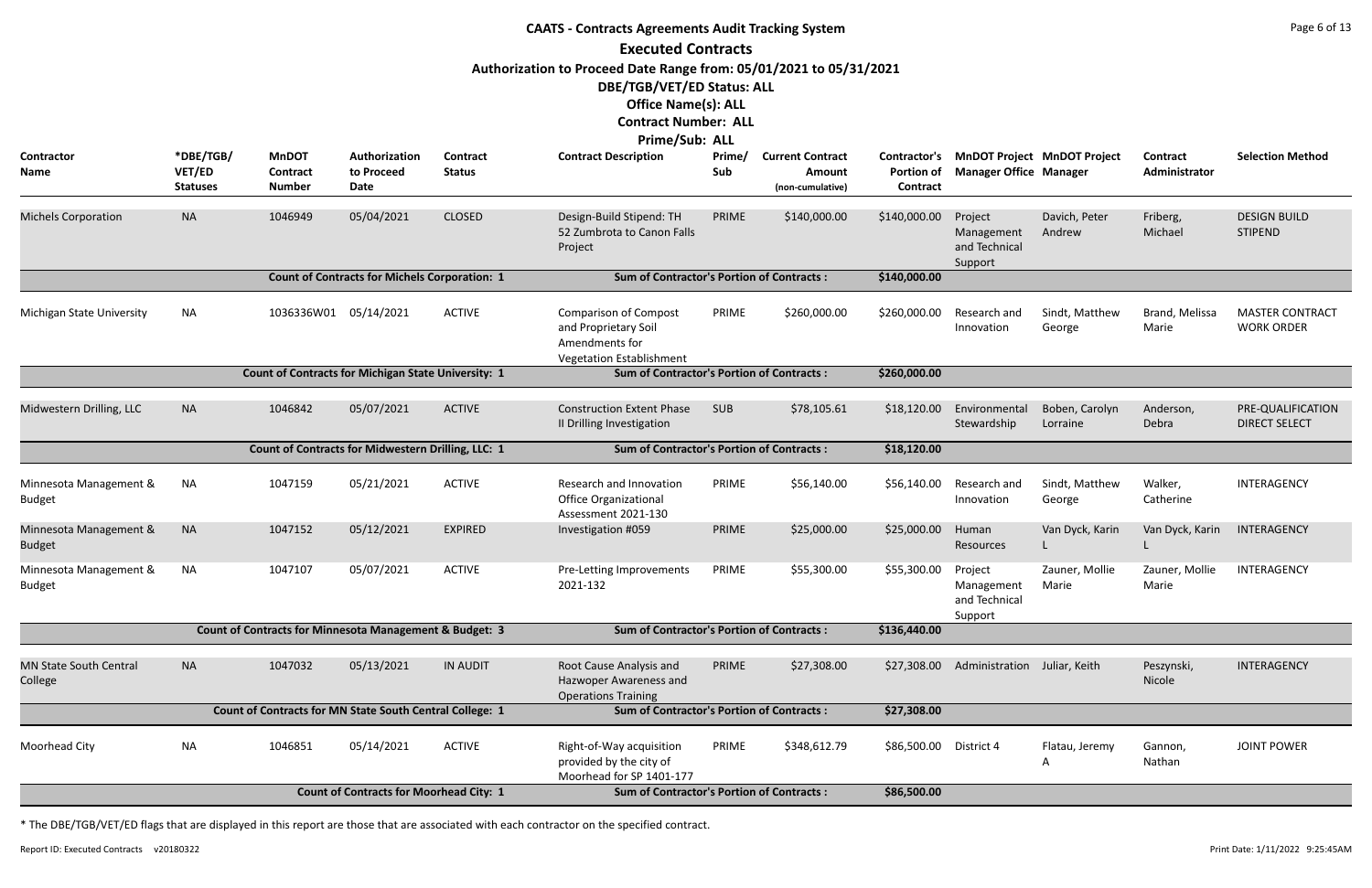| <b>CAATS - Contracts Agreements Audit Tracking System</b> |                                        |                                                  |                                                                        |                           |                                                                                                                                                                                 |               |                                                              |                                               |                                                            |                                    |                           |                                            |
|-----------------------------------------------------------|----------------------------------------|--------------------------------------------------|------------------------------------------------------------------------|---------------------------|---------------------------------------------------------------------------------------------------------------------------------------------------------------------------------|---------------|--------------------------------------------------------------|-----------------------------------------------|------------------------------------------------------------|------------------------------------|---------------------------|--------------------------------------------|
|                                                           |                                        |                                                  |                                                                        |                           | <b>Executed Contracts</b>                                                                                                                                                       |               |                                                              |                                               |                                                            |                                    |                           |                                            |
|                                                           |                                        |                                                  |                                                                        |                           | Authorization to Proceed Date Range from: 05/01/2021 to 05/31/2021<br>DBE/TGB/VET/ED Status: ALL<br><b>Office Name(s): ALL</b><br><b>Contract Number: ALL</b><br>Prime/Sub: ALL |               |                                                              |                                               |                                                            |                                    |                           |                                            |
| Contractor<br>Name                                        | *DBE/TGB/<br>VET/ED<br><b>Statuses</b> | <b>MnDOT</b><br><b>Contract</b><br><b>Number</b> | Authorization<br>to Proceed<br>Date                                    | Contract<br><b>Status</b> | <b>Contract Description</b>                                                                                                                                                     | Prime/<br>Sub | <b>Current Contract</b><br><b>Amount</b><br>(non-cumulative) | Contractor's<br><b>Portion of</b><br>Contract | <b>Manager Office Manager</b>                              | <b>MnDOT Project MnDOT Project</b> | Contract<br>Administrator | <b>Selection Method</b>                    |
| Moriarty Scheduling Services,<br><b>LLC</b>               | DBE/TGB                                | 1046995                                          | 05/14/2021                                                             | <b>ACTIVE</b>             | <b>Baseline Schedule Reviews</b><br>of 1803 CPM Specifications                                                                                                                  | PRIME         | \$24,900.00                                                  | \$24,900.00                                   | Construction & Cegla, Bradley<br>Innovative<br>Contracting |                                    | Peszynski,<br>Nicole      | <b>EQUITY DIRECT</b><br>SELECT (<\$25,000) |
|                                                           |                                        |                                                  | Count of Contracts for Moriarty Scheduling Services, LLC: 1            |                           | <b>Sum of Contractor's Portion of Contracts:</b>                                                                                                                                |               |                                                              | \$24,900.00                                   |                                                            |                                    |                           |                                            |
| Northwestern Surveying and<br>Engineering, Inc.           | <b>VET</b>                             | 1046989                                          | 05/21/2021                                                             | <b>CLOSED</b>             | <b>Small Business</b><br><b>Opportunity Program</b><br>Maintenance Surveying D6<br>West                                                                                         | PRIME         | \$24,399.50                                                  |                                               | \$24,399.50 Metro District                                 | Heinkel, Mindy                     | Kamprath,<br>Augustine    | <b>EQUITY DIRECT</b><br>SELECT (<\$25,000) |
|                                                           |                                        |                                                  | Count of Contracts for Northwestern Surveying and Engineering, Inc.: 1 |                           | <b>Sum of Contractor's Portion of Contracts:</b>                                                                                                                                |               |                                                              | \$24,399.50                                   |                                                            |                                    |                           |                                            |
| Olson & Nesvold Engineers,<br>P.S.C.                      | <b>NA</b>                              | 1046830                                          | 05/25/2021                                                             | <b>ACTIVE</b>             | Bridge 90381 Repairs                                                                                                                                                            | PRIME         | \$84,140.00                                                  | \$84,140.00                                   | <b>Bridges</b>                                             | Stenberg, Paul<br>Michael          | Johnson, Terri<br>Jean    | PRE-QUALIFICATION<br><b>DIRECT SELECT</b>  |
| Olson & Nesvold Engineers,<br>P.S.C.                      | NA                                     | 1046980                                          | 05/07/2021                                                             | <b>CLOSED</b>             | Approach Panel Design for<br>SP 2786-132                                                                                                                                        | PRIME         | \$24,915.00                                                  | \$24,915.00                                   | <b>Metro District</b>                                      | Vasas, Victor E                    | Hebert, Joshua<br>Phillip | PRE-QUALIFICATION<br><b>DIRECT SELECT</b>  |
|                                                           |                                        |                                                  | Count of Contracts for Olson & Nesvold Engineers, P.S.C.: 2            |                           | <b>Sum of Contractor's Portion of Contracts:</b>                                                                                                                                |               |                                                              | \$109,055.00                                  |                                                            |                                    |                           |                                            |
| Pace Analytical Services, Inc. NA                         |                                        | 1046843                                          | 05/25/2021                                                             | ACTIVE                    | Phase II ESA, Swan River                                                                                                                                                        | <b>SUB</b>    | \$68,549.35                                                  |                                               | \$24,125.00 Environmental<br>Stewardship                   | Boben, Carolyn<br>Lorraine         | Anderson,<br>Debra        | PRE-QUALIFICATION<br><b>DIRECT SELECT</b>  |
| Pace Analytical Services, Inc.                            | <b>NA</b>                              | 1046816                                          | 05/25/2021                                                             | <b>ACTIVE</b>             | Southeast Thief River Falls<br>Phase I ESA and Phase II<br>Investigation                                                                                                        | SUB           | \$99,596.78                                                  | \$22,009.00                                   | Environmental<br>Stewardship                               | Waters,<br>Michelle L              | Anderson,<br>Debra        | PRE-QUALIFICATION<br><b>DIRECT SELECT</b>  |
| Pace Analytical Services, Inc.                            | <b>NA</b>                              | 1047040                                          | 05/24/2021                                                             | <b>IN AUDIT</b>           | Phase II Drilling<br>Investigation - Added<br><b>Culvert Work</b>                                                                                                               | <b>SUB</b>    | \$48,193.48                                                  | \$12,988.00                                   | Environmental<br>Stewardship                               | Boben, Carolyn<br>Lorraine         | Anderson,<br>Debra        | PRE-QUALIFICATION<br><b>DIRECT SELECT</b>  |
| Pace Analytical Services, Inc.                            | NA                                     | 1046859                                          | 05/21/2021                                                             | <b>IN AUDIT</b>           | Special Provisions,<br><b>Response Action</b><br>Plan/Construction<br>Contingency Plan, and<br>Phase II Drilling<br>Investigation                                               | <b>SUB</b>    | \$74,519.54                                                  | \$11,174.00                                   | Environmental<br>Stewardship                               | Boben, Carolyn<br>Lorraine         | Anderson,<br>Debra        | PRE-QUALIFICATION<br><b>DIRECT SELECT</b>  |
| Pace Analytical Services, Inc.                            | <b>NA</b>                              | 1046842                                          | 05/07/2021                                                             | <b>ACTIVE</b>             | <b>Construction Extent Phase</b><br>II Drilling Investigation                                                                                                                   | <b>SUB</b>    | \$78,105.61                                                  | \$29,176.00                                   | Environmental<br>Stewardship                               | Boben, Carolyn<br>Lorraine         | Anderson,<br>Debra        | PRE-QUALIFICATION<br><b>DIRECT SELECT</b>  |
|                                                           |                                        |                                                  | Count of Contracts for Pace Analytical Services, Inc.: 5               |                           | <b>Sum of Contractor's Portion of Contracts:</b>                                                                                                                                |               |                                                              | \$99,472.00                                   |                                                            |                                    |                           |                                            |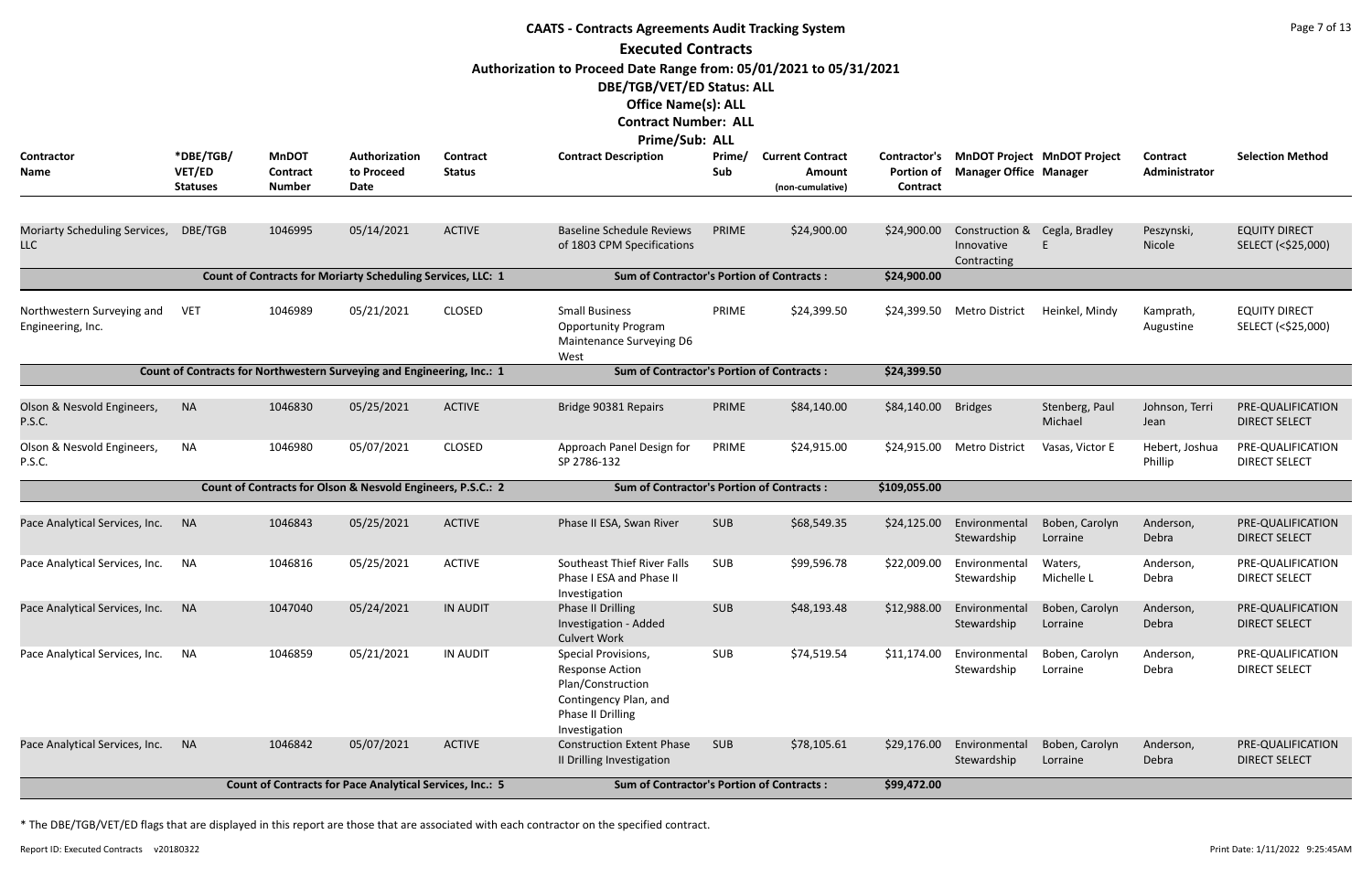|                                                                                       | <b>CAATS - Contracts Agreements Audit Tracking System</b><br><b>Executed Contracts</b> |                                                  |                                                                   |                           |                                                                                                                                                                                 |               |                                                       |                               |                                                   |                                          |                                  |                                            |  |
|---------------------------------------------------------------------------------------|----------------------------------------------------------------------------------------|--------------------------------------------------|-------------------------------------------------------------------|---------------------------|---------------------------------------------------------------------------------------------------------------------------------------------------------------------------------|---------------|-------------------------------------------------------|-------------------------------|---------------------------------------------------|------------------------------------------|----------------------------------|--------------------------------------------|--|
|                                                                                       |                                                                                        |                                                  |                                                                   |                           | Authorization to Proceed Date Range from: 05/01/2021 to 05/31/2021<br>DBE/TGB/VET/ED Status: ALL<br><b>Office Name(s): ALL</b><br><b>Contract Number: ALL</b><br>Prime/Sub: ALL |               |                                                       |                               |                                                   |                                          |                                  |                                            |  |
| Contractor<br>Name                                                                    | *DBE/TGB/<br>VET/ED<br><b>Statuses</b>                                                 | <b>MnDOT</b><br><b>Contract</b><br><b>Number</b> | Authorization<br>to Proceed<br>Date                               | Contract<br><b>Status</b> | <b>Contract Description</b>                                                                                                                                                     | Prime/<br>Sub | <b>Current Contract</b><br>Amount<br>(non-cumulative) | <b>Portion of</b><br>Contract | <b>Manager Office Manager</b>                     | Contractor's MnDOT Project MnDOT Project | <b>Contract</b><br>Administrator | <b>Selection Method</b>                    |  |
| <b>Parsons Transportation</b><br>Group, Inc.                                          | <b>NA</b>                                                                              | 1045900                                          | 05/20/2021                                                        | <b>ACTIVE</b>             | TH 47 Railroad Crossing<br>Design                                                                                                                                               | <b>SUB</b>    | \$940,682.06                                          | \$52,000.00                   | <b>Metro District</b>                             | Lindeberg,<br>Mark J                     | Traxler,<br>Leonard A            | FORMAL RFP (><br>\$100,000                 |  |
|                                                                                       |                                                                                        |                                                  | Count of Contracts for Parsons Transportation Group, Inc.: 1      |                           | <b>Sum of Contractor's Portion of Contracts:</b>                                                                                                                                |               |                                                       | \$52,000.00                   |                                                   |                                          |                                  |                                            |  |
| Patchin Messner Appraisals,<br>Inc. dba Patchin Messner                               | <b>NA</b>                                                                              | 1047112                                          | 05/19/2021                                                        | <b>CLOSED</b>             | Fair Market Appraisal for<br>Conveyance 2020-0068                                                                                                                               | PRIME         | \$4,000.00                                            | \$4,000.00                    | Land<br>Management                                | Currell, James<br>Lewis                  | Wong, Dennis                     | PRE-QUALIFICATION<br><b>DIRECT SELECT</b>  |  |
| Patchin Messner Appraisals,<br>Inc. dba Patchin Messner                               | <b>NA</b>                                                                              | 1046851                                          | 05/14/2021                                                        | <b>ACTIVE</b>             | Right-of-Way acquisition<br>provided by the city of<br>Moorhead for SP 1401-177                                                                                                 | <b>SUB</b>    | \$348,612.79                                          |                               | District 4                                        | Flatau, Jeremy                           | Gannon,<br>Nathan                | <b>JOINT POWER</b>                         |  |
| Patchin Messner Appraisals,<br>Inc. dba Patchin Messner                               | <b>NA</b>                                                                              | 1046915                                          | 05/07/2021                                                        | <b>IN AUDIT</b>           | Appraisals of Parcels along<br>TH 13 in Savage                                                                                                                                  | PRIME         | \$43,500.00                                           | \$43,500.00                   | <b>Metro District</b>                             | Mascari, John C                          | Hebert, Joshua<br>Phillip        | PRE-QUALIFICATION<br><b>DIRECT SELECT</b>  |  |
| Count of Contracts for Patchin Messner Appraisals, Inc. dba Patchin Messner Valuation |                                                                                        |                                                  |                                                                   | <b>Counselors: 3</b>      | <b>Sum of Contractor's Portion of Contracts:</b>                                                                                                                                |               |                                                       | \$47,500.00                   |                                                   |                                          |                                  |                                            |  |
| Pitzrick and Associates, Inc.                                                         | <b>NA</b>                                                                              | 1046855                                          | 05/12/2021                                                        | <b>CLOSED</b>             | TH 10/75 - 11th Street<br>Underpass CMGC Project -<br><b>AGC Technical Review</b><br><b>Committee Member</b>                                                                    | PRIME         | \$10,000.00                                           | \$10,000.00                   | Project<br>Management<br>and Technical<br>Support | Hagness, Kevin                           | Arneson, Kelly<br>A              | SINGLE SOURCE                              |  |
|                                                                                       |                                                                                        |                                                  | <b>Count of Contracts for Pitzrick and Associates, Inc.: 1</b>    |                           | <b>Sum of Contractor's Portion of Contracts:</b>                                                                                                                                |               |                                                       | \$10,000.00                   |                                                   |                                          |                                  |                                            |  |
| <b>Professional Engineering</b><br>Services, Ltd.                                     | DBE/TGB                                                                                | 1046935                                          | 05/17/2021                                                        | <b>CLOSED</b>             | OAE FY21 Asset Inventory                                                                                                                                                        | PRIME         | \$24,999.46                                           |                               | \$24,999.46 Metro District                        | Haavisto,<br><b>Richard G</b>            | Thurner,<br>Jodeen P             | <b>EQUITY DIRECT</b><br>SELECT (<\$25,000) |  |
| <b>Professional Engineering</b><br>Services, Ltd.                                     | DBE/TGB                                                                                | 1045429                                          | 05/14/2021                                                        | <b>ACTIVE</b>             | US Highway 52 Zumbrota to<br>Cannon Falls Design-Build<br>Verification                                                                                                          | SUB           | \$2,647,349.32                                        | \$63,914.10                   | District 6                                        | Thompson,<br>Tory L                      | Arneson, Kelly<br>A              | FORMAL RFP (><br>\$100,000                 |  |
|                                                                                       |                                                                                        |                                                  | Count of Contracts for Professional Engineering Services, Ltd.: 2 |                           | <b>Sum of Contractor's Portion of Contracts:</b>                                                                                                                                |               |                                                       | \$88,913.56                   |                                                   |                                          |                                  |                                            |  |
| <b>Professional Service</b><br>Industries, Inc.                                       | <b>NA</b>                                                                              | 1047111                                          | 05/17/2021                                                        | <b>ACTIVE</b>             | TH 61 Tunnel Service<br><b>Buildings Asbestos &amp;</b><br><b>Regulated Waste</b><br>Assessment and Oversight                                                                   | PRIME         | \$14,808.70                                           | \$14,808.70                   | Environmental<br>Stewardship                      | Allen-Murley,<br>Summer Sara             | Anderson,<br>Debra               | PRE-QUALIFICATION<br><b>DIRECT SELECT</b>  |  |
|                                                                                       |                                                                                        |                                                  | Count of Contracts for Professional Service Industries, Inc.: 1   |                           | <b>Sum of Contractor's Portion of Contracts:</b>                                                                                                                                |               |                                                       | \$14,808.70                   |                                                   |                                          |                                  |                                            |  |
| Ramboll US Consulting, Inc.<br>fka Ramboll US Corporation                             | <b>NA</b>                                                                              | 1046843                                          | 05/25/2021                                                        | <b>ACTIVE</b>             | Phase II ESA, Swan River                                                                                                                                                        | PRIME         | \$68,549.35                                           | \$30,049.35                   | Environmental<br>Stewardship                      | Boben, Carolyn<br>Lorraine               | Anderson,<br>Debra               | PRE-QUALIFICATION<br><b>DIRECT SELECT</b>  |  |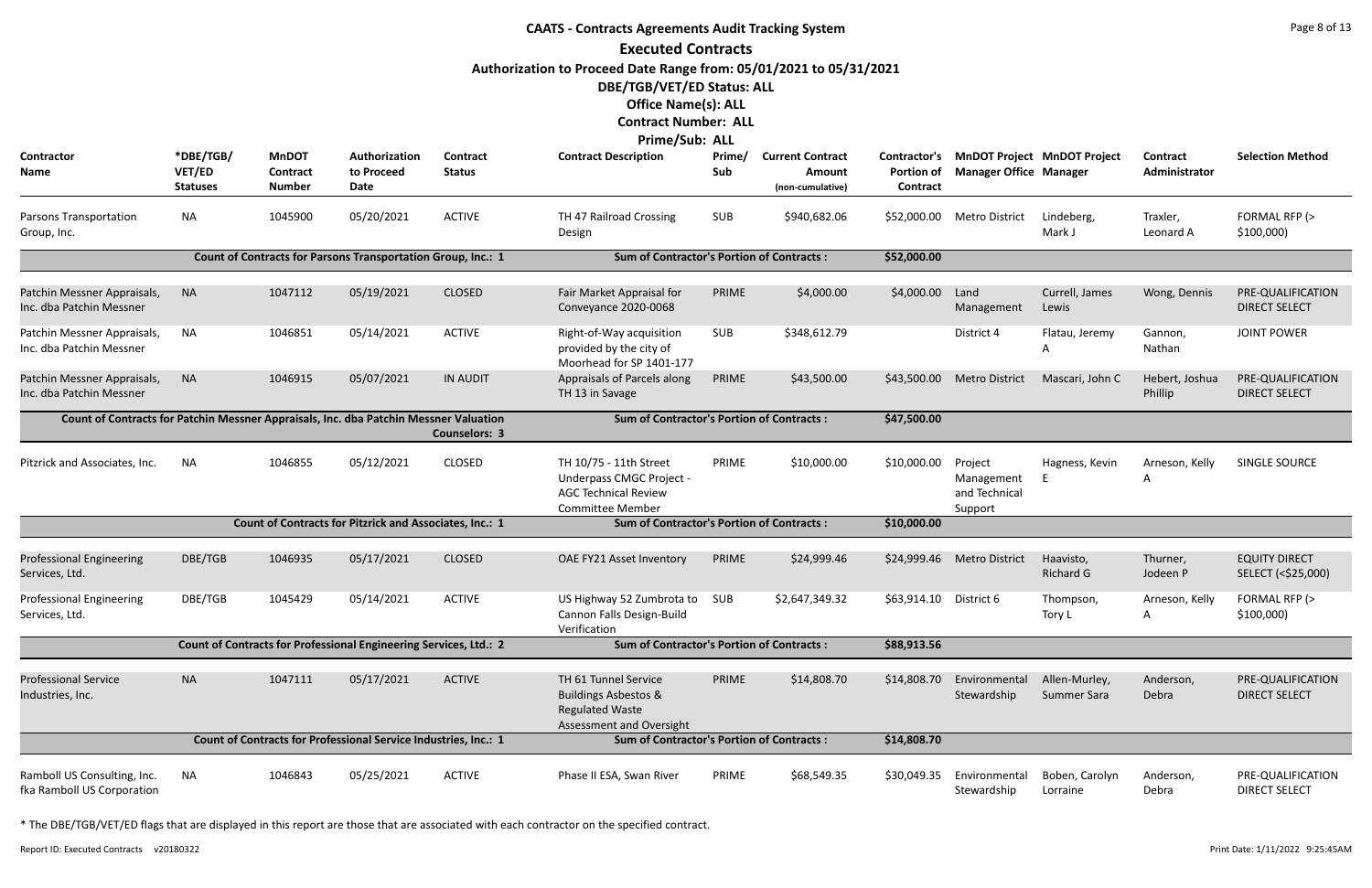### **CAATS - Contracts Agreements Audit Tracking System Executed Contracts Authorization to Proceed Date Range from: 05/01/2021 to 05/31/2021 DBE/TGB/VET/ED Status: ALL Office Name(s): ALL Contract Number: ALL Prime/Sub: ALL Contractor Name \*DBE/TGB/ VET/ED Statuses Authorization to Proceed Date MnDOT Contract Number Prime/ Sub Contract Description Prime/ Current Contract Portion of Manager Office Contract Amount (non-cumulative) Contract Status** Ramboll US Consulting, Inc. fka Ramboll US Corporation NA 1046813 05/24/2021 ACTIVE Construction Monitoring PRIME \$99,955.62 \$99,955.62 Environmental Ustipak, Kelsi Stewardshi ACTIVE Ramboll US Consulting, Inc. fka Ramboll US Corporation NA 1047040 05/24/2021 IN AUDIT Phase II Drilling PRIME Investigation - Added Culvert Work 05/24/2021 IN AUDIT Phase II Drilling PRIME \$48,193.48 \$35,205.48 Environmental Boben, Carolyn Stewardshi IN AUDIT **Count of Contracts for Ramboll US Consulting, Inc. fka Ramboll US Corporation: 3 Sum of Contractor's Portion of Contracts : \$165,210.45** Range Environmental Drilling VET 1046843 05/25/2021 ACTIVE Phase II ESA, Swan River SUB \$68,549.35 \$14,375.00 Environmental Drilling VET Stewardshi Phase II ESA, Swan River ACTIVE **Count of Contracts for Range Environmental Drilling: 1 Sum of Contractor's Portion of Contracts : \$14,375.00** Rani Engineering, LLC DBE/TGB/VET 1046719 05/06/2021 ACTIVE Design for OAE Contract PRIME \$99,921.06 \$99,921.06 Metro District Lindeberg, Traxler, PRE-QUALIFICATION 05/06/2021 ACTIVE Design for OAE Contract PRIME \$99,921.06 \$99,921.06 Metro Distr ACTIVE Rani Engineering, LLC BBE/TGB/VET 1044220 05/04/2021 ACTIVE Preliminary and Final SUB Design Plan Set 05/04/2021 ACTIVE Preliminary and Final SUB \$2,212,161.77 \$258,436.81 District 7 Hasty, Forrest L Museus, Susan FORMAL RFP (> ACTIVE **Count of Contracts for Rani Engineering, LLC: 2 Sum of Contractor's Portion of Contracts : \$358,357.87** Sambatek, Inc. **Sambatek, Inc.** NA 1035066W03 05/28/2021 ACTIVE Scoping and Design SUB Concept Development of TH 19 05/28/2021 ACTIVE Scoping and Design SUB \$489,306.19 \$30,355.44 District 6 Trogstad-Isaacs Arneson, Kelly MASTER CONTRACT ACTIVE Sambatek, Inc. NA 1046831 Wetland Delineation for PRIME 05/07/2021 \$99,617.23 Nienaber, Multiple State Projects \$99,617.23 District 8 ACTIVE **Count of Contracts for Sambatek, Inc.: 2 Sum of Contractor's Portion of Contracts : \$129,972.67** Shafer Contracting Co., Inc. NA 1046950 05/04/2021 CLOSED Design-Build Stipend: TH PRIME 52 Zumbrota to Canon Falls Project \$140,000.00 Project Manageme and Technic Support Design-Build Stipend: TH PRIME \$140,000.00 CLOSED **Count of Contracts for Shafer Contracting Co., Inc.: 1 Sum of Contractor's Portion of Contracts : \$140,000.00** Short Elliott Hendrickson, Inc. NA 1046319 05/28/2021 ACTIVE Design for Intersection PRIME Improvements on US 14 at CSAH 3, CSAH 44 and 7th Street NW 05/28/2021 ACTIVE Design for Intersection PRIME \$99,995.80 \$99,995.80 District 6 Austin, Thomas Sayeweh, PRE-QUALIFICATION ACTIVE

| <b>Current Contract</b><br><b>Amount</b><br>(non-cumulative) | Contractor's<br><b>Portion of</b><br><b>Contract</b> | <b>Manager Office Manager</b>                     | MnDOT Project MnDOT Project | <b>Contract</b><br>Administrator | <b>Selection Method</b>                     |
|--------------------------------------------------------------|------------------------------------------------------|---------------------------------------------------|-----------------------------|----------------------------------|---------------------------------------------|
| \$99,955.62                                                  | \$99,955.62                                          | Environmental<br>Stewardship                      | Ustipak, Kelsi<br>Rae       | Anderson,<br>Debra               | PRE-QUALIFICATION<br><b>DIRECT SELECT</b>   |
| \$48,193.48                                                  | \$35,205.48                                          | Environmental<br>Stewardship                      | Boben, Carolyn<br>Lorraine  | Anderson,<br>Debra               | PRE-QUALIFICATION<br><b>DIRECT SELECT</b>   |
| of Contracts:                                                | \$165,210.45                                         |                                                   |                             |                                  |                                             |
| \$68,549.35                                                  | \$14,375.00                                          | Environmental<br>Stewardship                      | Boben, Carolyn<br>Lorraine  | Anderson,<br>Debra               | PRE-QUALIFICATION<br><b>DIRECT SELECT</b>   |
| of Contracts:                                                | \$14,375.00                                          |                                                   |                             |                                  |                                             |
| \$99,921.06                                                  | \$99,921.06                                          | <b>Metro District</b>                             | Lindeberg,<br>Mark J        | Traxler,<br>Leonard A            | PRE-QUALIFICATION<br><b>DIRECT SELECT</b>   |
| \$2,212,161.77                                               | \$258,436.81<br>District 7                           |                                                   | Hasty, Forrest L            | Museus, Susan<br>L               | FORMAL RFP (><br>\$100,000                  |
| of Contracts:                                                | \$358,357.87                                         |                                                   |                             |                                  |                                             |
| \$489,306.19                                                 | \$30,355.44                                          | District 6                                        | Trogstad-Isaacs<br>on, Mark | Arneson, Kelly<br>A              | <b>MASTER CONTRACT</b><br><b>WORK ORDER</b> |
| \$99,617.23                                                  | \$99,617.23                                          | District 8                                        | Nienaber,<br>Christopher    | Weller, Derek<br>Randall         | PRE-QUALIFICATION<br><b>DIRECT SELECT</b>   |
| of Contracts:                                                | \$129,972.67                                         |                                                   |                             |                                  |                                             |
| \$140,000.00                                                 | \$140,000.00                                         | Project<br>Management<br>and Technical<br>Support | Davich, Peter<br>Andrew     | Friberg<br>Michael               | <b>DESIGN BUILD</b><br><b>STIPEND</b>       |
| of Contracts :                                               | \$140,000.00                                         |                                                   |                             |                                  |                                             |
| \$99,995.80                                                  | \$99,995.80                                          | District 6                                        | Austin, Thomas<br>W         | Sayeweh,<br>Prentiss             | PRE-QUALIFICATION<br><b>DIRECT SELECT</b>   |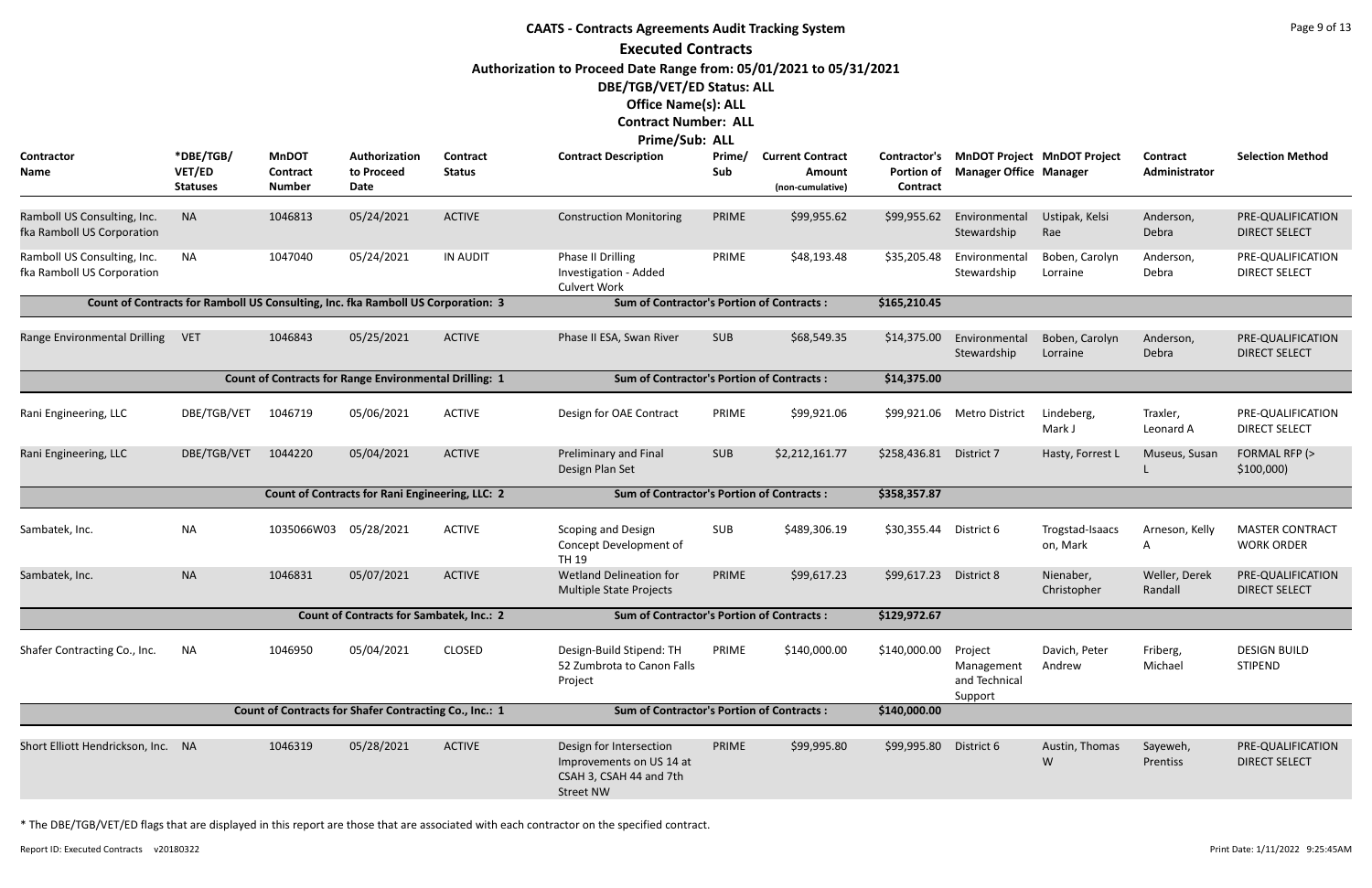| <b>CAATS - Contracts Agreements Audit Tracking System</b><br><b>Executed Contracts</b><br>Authorization to Proceed Date Range from: 05/01/2021 to 05/31/2021<br>DBE/TGB/VET/ED Status: ALL<br><b>Office Name(s): ALL</b><br><b>Contract Number: ALL</b><br><b>Prime/Sub: ALL</b> |                                        |                                                                   |                                     |                           |                                                                                                                                                |               |                                                              |                                               |                               |                                    |                           |                                             |
|----------------------------------------------------------------------------------------------------------------------------------------------------------------------------------------------------------------------------------------------------------------------------------|----------------------------------------|-------------------------------------------------------------------|-------------------------------------|---------------------------|------------------------------------------------------------------------------------------------------------------------------------------------|---------------|--------------------------------------------------------------|-----------------------------------------------|-------------------------------|------------------------------------|---------------------------|---------------------------------------------|
| Contractor<br>Name                                                                                                                                                                                                                                                               | *DBE/TGB/<br>VET/ED<br><b>Statuses</b> | <b>MnDOT</b><br><b>Contract</b><br><b>Number</b>                  | Authorization<br>to Proceed<br>Date | Contract<br><b>Status</b> | <b>Contract Description</b>                                                                                                                    | Prime/<br>Sub | <b>Current Contract</b><br><b>Amount</b><br>(non-cumulative) | Contractor's<br><b>Portion of</b><br>Contract | <b>Manager Office Manager</b> | <b>MnDOT Project MnDOT Project</b> | Contract<br>Administrator | <b>Selection Method</b>                     |
|                                                                                                                                                                                                                                                                                  |                                        | Count of Contracts for Short Elliott Hendrickson, Inc.: 1         |                                     |                           | <b>Sum of Contractor's Portion of Contracts:</b>                                                                                               |               |                                                              | \$99,995.80                                   |                               |                                    |                           |                                             |
| SRF Consulting Group, Inc.                                                                                                                                                                                                                                                       | <b>NA</b>                              | 1045900                                                           | 05/20/2021                          | <b>ACTIVE</b>             | TH 47 Railroad Crossing<br>Design                                                                                                              | PRIME         | \$940,682.06                                                 | \$609,070.06                                  | Metro District                | Lindeberg,<br>Mark J               | Traxler,<br>Leonard A     | FORMAL RFP (><br>\$100,000                  |
| SRF Consulting Group, Inc.                                                                                                                                                                                                                                                       | <b>NA</b>                              | 1045437                                                           | 05/14/2021                          | <b>ACTIVE</b>             | TH 212 Four-lane<br>Expansion from Cologne to<br>Norwood Young America<br>(NYA)                                                                | <b>SUB</b>    | \$978,746.85                                                 |                                               | <b>Metro District</b>         | Langenbach,<br>Diane Marie         | Kamprath,<br>Augustine    | <b>JOINT POWER</b>                          |
| SRF Consulting Group, Inc.                                                                                                                                                                                                                                                       | <b>NA</b>                              | 1046851                                                           | 05/14/2021                          | <b>ACTIVE</b>             | Right-of-Way acquisition<br>provided by the city of<br>Moorhead for SP 1401-177                                                                | <b>SUB</b>    | \$348,612.79                                                 | \$262,112.79                                  | District 4                    | Flatau, Jeremy<br>A                | Gannon,<br>Nathan         | <b>JOINT POWER</b>                          |
|                                                                                                                                                                                                                                                                                  |                                        | Count of Contracts for SRF Consulting Group, Inc.: 3              |                                     |                           | <b>Sum of Contractor's Portion of Contracts:</b>                                                                                               |               |                                                              | \$871,182.85                                  |                               |                                    |                           |                                             |
| <b>Stantec Consulting Services</b><br>Inc.                                                                                                                                                                                                                                       | <b>NA</b>                              | 1045429                                                           | 05/14/2021                          | <b>ACTIVE</b>             | US Highway 52 Zumbrota to<br>Cannon Falls Design-Build<br>Verification                                                                         | SUB           | \$2,647,349.32                                               | \$162,438.95 District 6                       |                               | Thompson,<br>Tory L                | Arneson, Kelly<br>A       | FORMAL RFP (><br>\$100,000                  |
|                                                                                                                                                                                                                                                                                  |                                        | <b>Count of Contracts for Stantec Consulting Services Inc.: 1</b> |                                     |                           | <b>Sum of Contractor's Portion of Contracts:</b>                                                                                               |               |                                                              | \$162,438.95                                  |                               |                                    |                           |                                             |
| Stonebrooke Engineering,<br>Inc.                                                                                                                                                                                                                                                 | DBE/TGB                                | 1044627                                                           | 05/28/2021                          | <b>ACTIVE</b>             | Monumentation of<br>Prescriptive Right-of-Way<br>Along TH 76 from<br>Caledonia to Houston                                                      | PRIME         | \$546,401.23                                                 | \$378,214.32 District 6                       |                               | Boots, Jeffrey<br>W                | Sayeweh,<br>Prentiss      | PRE-QUALIFICATION<br>ANNOUNCEMENT           |
| Stonebrooke Engineering,<br>Inc.                                                                                                                                                                                                                                                 | DBE/TGB                                | 1046121                                                           | 05/11/2021                          | <b>ACTIVE</b>             | <b>Traffic Engineering</b>                                                                                                                     | PRIME         | \$96,663.89                                                  | \$96,663.89 District 8                        |                               | Issa, Mofeed                       | Weller, Derek<br>Randall  | PRE-QUALIFICATION<br><b>DIRECT SELECT</b>   |
|                                                                                                                                                                                                                                                                                  |                                        | Count of Contracts for Stonebrooke Engineering, Inc.: 2           |                                     |                           | <b>Sum of Contractor's Portion of Contracts:</b>                                                                                               |               |                                                              | \$474,878.21                                  |                               |                                    |                           |                                             |
| T2 UES, Inc. dba T2 Utility<br>Engineers                                                                                                                                                                                                                                         | NA                                     | 1045291W01 05/11/2021                                             |                                     | <b>ACTIVE</b>             | Design Build Procurement<br>Documents for 494/35W                                                                                              | SUB           | \$994,696.85                                                 |                                               | \$230,357.21 Metro District   | Lutaya, Andrew                     | Arneson, Kelly<br>A       | <b>MASTER CONTRACT</b><br><b>WORK ORDER</b> |
|                                                                                                                                                                                                                                                                                  |                                        | Count of Contracts for T2 UES, Inc. dba T2 Utility Engineers: 1   |                                     |                           | <b>Sum of Contractor's Portion of Contracts:</b>                                                                                               |               |                                                              | \$230,357.21                                  |                               |                                    |                           |                                             |
| Terracon Consultants, Inc.                                                                                                                                                                                                                                                       | <b>NA</b>                              | 1047102                                                           | 05/24/2021                          | <b>ACTIVE</b>             | <b>Osakis Residential</b><br><b>Structures Asbestos &amp;</b><br><b>Regulated Waste</b><br>Assessment and Oversight<br>for Building Demolition | PRIME         | \$15,881.66                                                  | \$15,881.66                                   | Environmental<br>Stewardship  | Neisse, Jeffrey<br>Michael         | Anderson,<br>Debra        | PRE-QUALIFICATION<br><b>DIRECT SELECT</b>   |

Report ID: Executed Contracts v20180322 9:25:45AM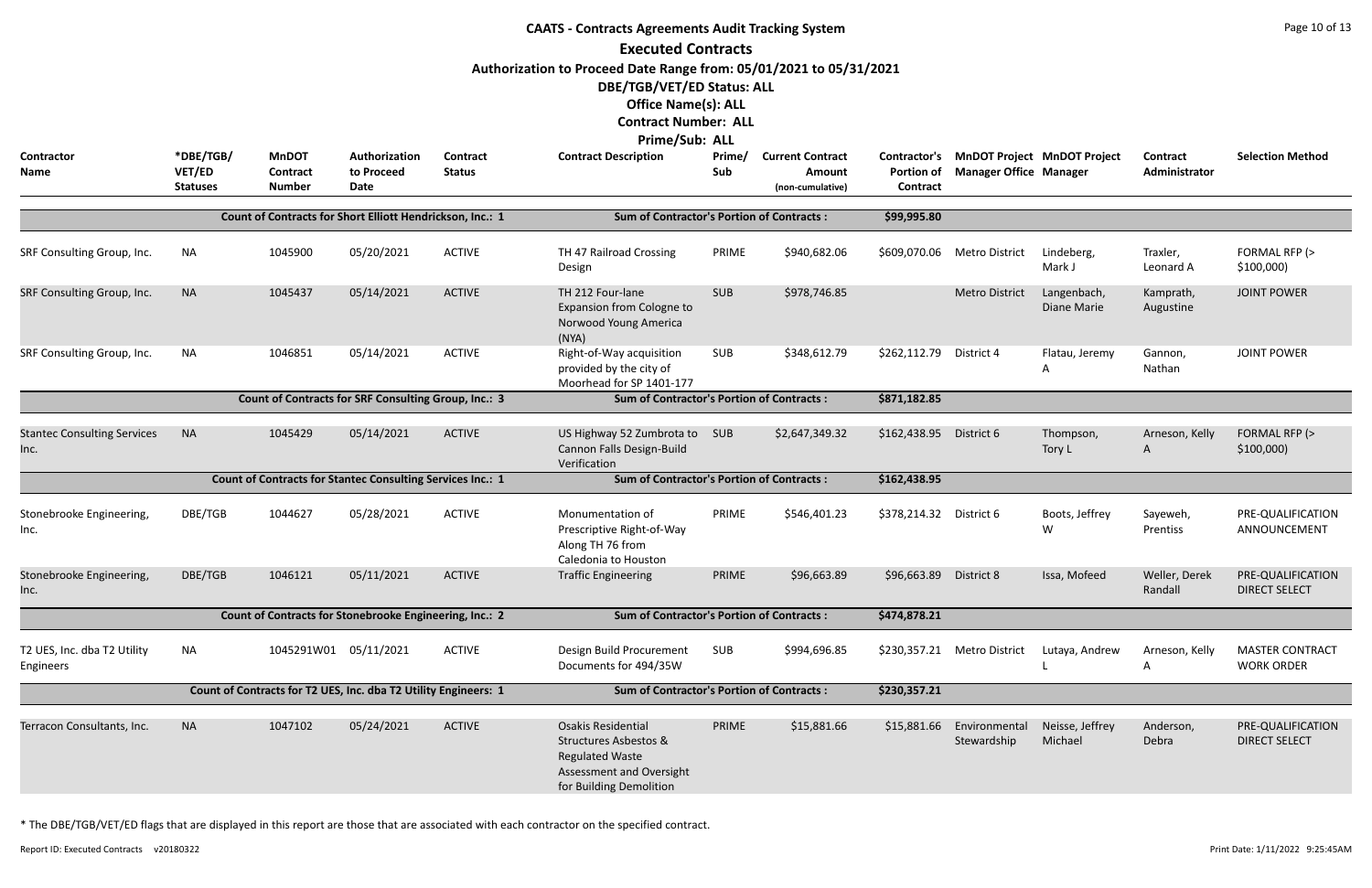| <b>CAATS - Contracts Agreements Audit Tracking System</b> |                                        |                                                                              |                                     |                           |                                                                                                                                          |               |                                                       |                                                      |                               |                                    |                                  |                                             |
|-----------------------------------------------------------|----------------------------------------|------------------------------------------------------------------------------|-------------------------------------|---------------------------|------------------------------------------------------------------------------------------------------------------------------------------|---------------|-------------------------------------------------------|------------------------------------------------------|-------------------------------|------------------------------------|----------------------------------|---------------------------------------------|
|                                                           |                                        |                                                                              |                                     |                           | <b>Executed Contracts</b>                                                                                                                |               |                                                       |                                                      |                               |                                    |                                  |                                             |
|                                                           |                                        |                                                                              |                                     |                           | Authorization to Proceed Date Range from: 05/01/2021 to 05/31/2021                                                                       |               |                                                       |                                                      |                               |                                    |                                  |                                             |
|                                                           |                                        |                                                                              |                                     |                           | DBE/TGB/VET/ED Status: ALL                                                                                                               |               |                                                       |                                                      |                               |                                    |                                  |                                             |
|                                                           |                                        |                                                                              |                                     |                           | <b>Office Name(s): ALL</b>                                                                                                               |               |                                                       |                                                      |                               |                                    |                                  |                                             |
|                                                           |                                        |                                                                              |                                     |                           | <b>Contract Number: ALL</b>                                                                                                              |               |                                                       |                                                      |                               |                                    |                                  |                                             |
|                                                           |                                        |                                                                              |                                     |                           | Prime/Sub: ALL                                                                                                                           |               |                                                       |                                                      |                               |                                    |                                  |                                             |
| Contractor<br>Name                                        | *DBE/TGB/<br>VET/ED<br><b>Statuses</b> | <b>MnDOT</b><br>Contract<br><b>Number</b>                                    | Authorization<br>to Proceed<br>Date | Contract<br><b>Status</b> | <b>Contract Description</b>                                                                                                              | Prime/<br>Sub | <b>Current Contract</b><br>Amount<br>(non-cumulative) | <b>Contractor's</b><br><b>Portion of</b><br>Contract | <b>Manager Office Manager</b> | <b>MnDOT Project MnDOT Project</b> | <b>Contract</b><br>Administrator | <b>Selection Method</b>                     |
| Terracon Consultants, Inc.                                | NA                                     | 1046558                                                                      | 05/10/2021                          | <b>ACTIVE</b>             | <b>Eden Prairie Truck Station</b><br>Fueling System Upgrade<br><b>Construction Monitoring</b>                                            | PRIME         | \$15,380.53                                           | \$15,380.53                                          | Environmental<br>Stewardship  | Boock, Alyssa                      | Anderson,<br>Debra               | PRE-QUALIFICATION<br><b>DIRECT SELECT</b>   |
|                                                           |                                        | <b>Count of Contracts for Terracon Consultants, Inc.: 2</b>                  |                                     |                           | <b>Sum of Contractor's Portion of Contracts:</b>                                                                                         |               |                                                       | \$31,262.19                                          |                               |                                    |                                  |                                             |
| Thein Well Company,<br>Incorporated                       | <b>NA</b>                              | 1046859                                                                      | 05/21/2021                          | <b>IN AUDIT</b>           | Special Provisions,<br><b>Response Action</b><br>Plan/Construction<br>Contingency Plan, and<br><b>Phase II Drilling</b><br>Investigation | <b>SUB</b>    | \$74,519.54                                           | \$13,325.00                                          | Environmental<br>Stewardship  | Boben, Carolyn<br>Lorraine         | Anderson,<br>Debra               | PRE-QUALIFICATION<br><b>DIRECT SELECT</b>   |
|                                                           |                                        | Count of Contracts for Thein Well Company, Incorporated: 1                   |                                     |                           | <b>Sum of Contractor's Portion of Contracts:</b>                                                                                         |               |                                                       | \$13,325.00                                          |                               |                                    |                                  |                                             |
| Toltz, King, Duvall, Anderson<br>and Associates, Inc.     | <b>NA</b>                              | 1046494                                                                      | 05/21/2021                          | <b>ACTIVE</b>             | Bridge 27V45 (Penn Ave.)<br><b>Conceptual Strengthening</b><br>Development                                                               | PRIME         | \$99,421.71                                           | \$99,421.71                                          | <b>Bridges</b>                | Gao, Yihong                        | Lichtsinn,<br>Colleen            | PRE-QUALIFICATION<br><b>DIRECT SELECT</b>   |
| Toltz, King, Duvall, Anderson<br>and Associates, Inc.     | <b>NA</b>                              | 1045429                                                                      | 05/14/2021                          | <b>ACTIVE</b>             | US Highway 52 Zumbrota to<br>Cannon Falls Design-Build<br>Verification                                                                   | PRIME         | \$2,647,349.32                                        | \$828,666.86                                         | District 6                    | Thompson,<br>Tory L                | Arneson, Kelly<br>A              | FORMAL RFP (><br>\$100,000                  |
|                                                           |                                        | Count of Contracts for Toltz, King, Duvall, Anderson and Associates, Inc.: 2 |                                     |                           | <b>Sum of Contractor's Portion of Contracts:</b>                                                                                         |               |                                                       | \$928,088.57                                         |                               |                                    |                                  |                                             |
| University of Minnesota                                   | <b>NA</b>                              | 1036342W25 05/14/2021                                                        |                                     | <b>ACTIVE</b>             | Advancing Equity in<br>Accessibility and Travel<br>Experiences: The Role of<br><b>Gender and Identity</b>                                | PRIME         | \$119,799.00                                          | \$119,799.00                                         | Research and<br>Innovation    | Sindt, Matthew<br>George           | Brand, Melissa<br>Marie          | <b>MASTER CONTRACT</b><br><b>WORK ORDER</b> |
| University of Minnesota                                   | <b>NA</b>                              | 1036342W10 05/13/2021                                                        |                                     | <b>ACTIVE</b>             | Influence of Autonomous<br>and Partially Autonomous<br>Vehicles on Minnesota<br>Roads                                                    | PRIME         | \$88,896.00                                           | \$88,896.00                                          | Research and<br>Innovation    | Sindt, Matthew<br>George           | Brand, Melissa<br>Marie          | <b>MASTER CONTRACT</b><br><b>WORK ORDER</b> |
| University of Minnesota                                   | <b>NA</b>                              | 1036342W11 05/13/2021                                                        |                                     | <b>ACTIVE</b>             | Identifying Deer-Vehicle<br><b>Collision Concentrations in</b><br>Minnesota                                                              | PRIME         | \$165,450.00                                          | \$165,450.00                                         | Research and<br>Innovation    | Sindt, Matthew<br>George           | Brand, Melissa<br>Marie          | <b>MASTER CONTRACT</b><br><b>WORK ORDER</b> |
|                                                           |                                        | <b>Count of Contracts for University of Minnesota: 3</b>                     |                                     |                           | <b>Sum of Contractor's Portion of Contracts:</b>                                                                                         |               |                                                       | \$374,145.00                                         |                               |                                    |                                  |                                             |
| Walton Law Group, PLLC                                    | <b>NA</b>                              | 1046902                                                                      | 05/28/2021                          | <b>EXPIRED</b>            | Research and prepare<br>approximately 25 titles in<br>Watonwan County                                                                    | PRIME         | \$12,000.00                                           | \$12,000.00                                          | Land<br>Management            | Anderson<br>Bultema,               | Johnson,<br>Ambur L.             | PRE-QUALIFICATION<br><b>DIRECT SELECT</b>   |
|                                                           |                                        | <b>Count of Contracts for Walton Law Group, PLLC: 1</b>                      |                                     |                           | <b>Sum of Contractor's Portion of Contracts:</b>                                                                                         |               |                                                       | \$12,000.00                                          |                               |                                    |                                  |                                             |
|                                                           |                                        |                                                                              |                                     |                           |                                                                                                                                          |               |                                                       |                                                      |                               |                                    |                                  |                                             |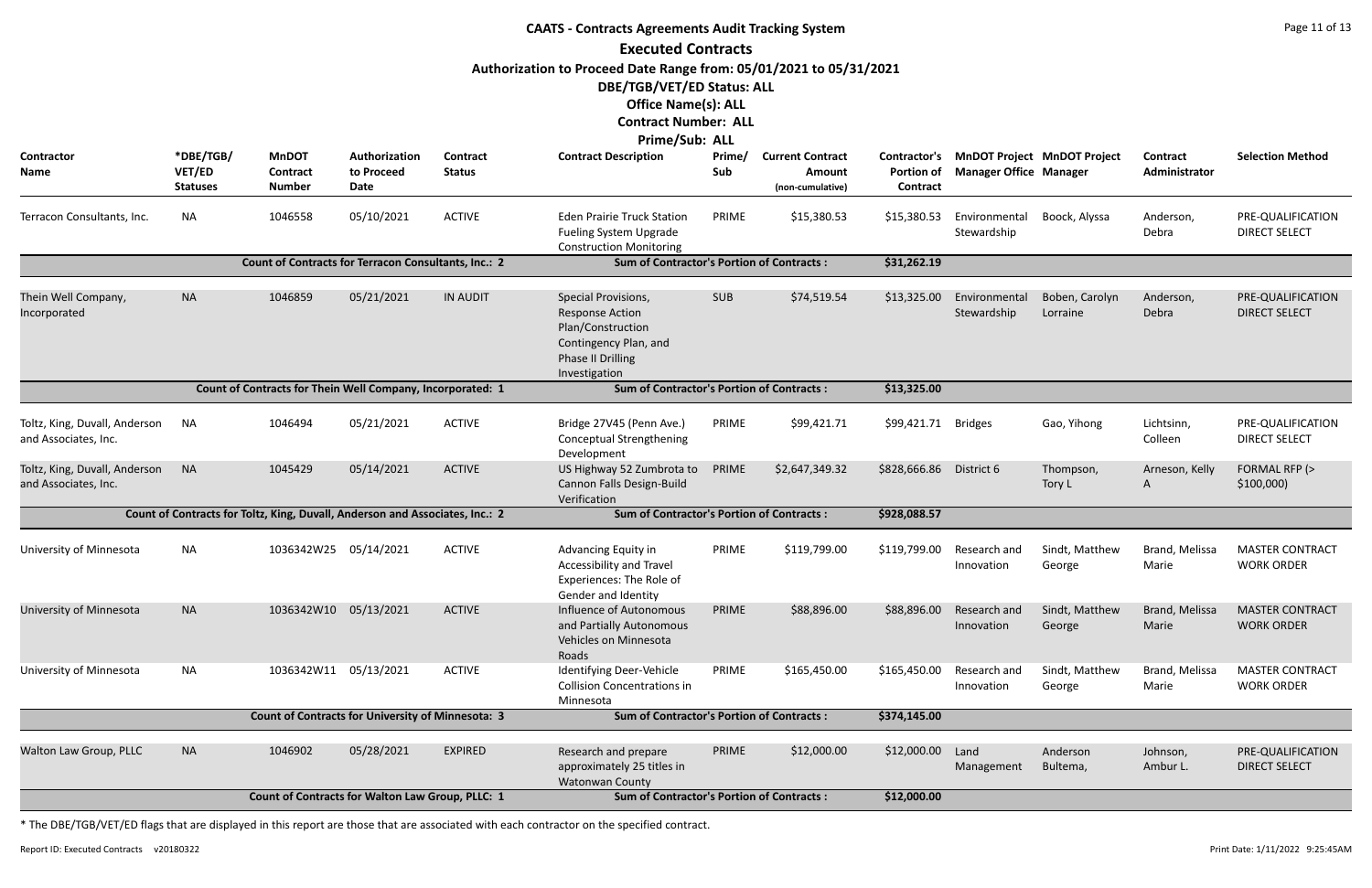| <b>CAATS - Contracts Agreements Audit Tracking System</b> |                     |                                                                             |                                                  |                                  |                                                                    |               |                                   |                                   |                               |                                    |                           |                                           |  |
|-----------------------------------------------------------|---------------------|-----------------------------------------------------------------------------|--------------------------------------------------|----------------------------------|--------------------------------------------------------------------|---------------|-----------------------------------|-----------------------------------|-------------------------------|------------------------------------|---------------------------|-------------------------------------------|--|
|                                                           |                     |                                                                             |                                                  |                                  | <b>Executed Contracts</b>                                          |               |                                   |                                   |                               |                                    |                           |                                           |  |
|                                                           |                     |                                                                             |                                                  |                                  | Authorization to Proceed Date Range from: 05/01/2021 to 05/31/2021 |               |                                   |                                   |                               |                                    |                           |                                           |  |
|                                                           |                     |                                                                             |                                                  |                                  | DBE/TGB/VET/ED Status: ALL                                         |               |                                   |                                   |                               |                                    |                           |                                           |  |
|                                                           |                     |                                                                             |                                                  |                                  | <b>Office Name(s): ALL</b>                                         |               |                                   |                                   |                               |                                    |                           |                                           |  |
|                                                           |                     |                                                                             |                                                  |                                  | <b>Contract Number: ALL</b>                                        |               |                                   |                                   |                               |                                    |                           |                                           |  |
|                                                           |                     |                                                                             |                                                  |                                  | Prime/Sub: ALL                                                     |               |                                   |                                   |                               |                                    |                           |                                           |  |
| Contractor<br>Name                                        | *DBE/TGB/<br>VET/ED | <b>MnDOT</b><br>Contract                                                    | Authorization<br>to Proceed                      | <b>Contract</b><br><b>Status</b> | <b>Contract Description</b>                                        | Prime/<br>Sub | <b>Current Contract</b><br>Amount | Contractor's<br><b>Portion of</b> | <b>Manager Office Manager</b> | <b>MnDOT Project MnDOT Project</b> | Contract<br>Administrator | <b>Selection Method</b>                   |  |
|                                                           | <b>Statuses</b>     | <b>Number</b>                                                               | Date                                             |                                  |                                                                    |               | (non-cumulative)                  | Contract                          |                               |                                    |                           |                                           |  |
|                                                           |                     |                                                                             |                                                  |                                  |                                                                    |               |                                   |                                   |                               |                                    |                           |                                           |  |
| Wood Environment &                                        | <b>NA</b>           | 1046842                                                                     | 05/07/2021                                       | <b>ACTIVE</b>                    | <b>Construction Extent Phase</b>                                   | PRIME         | \$78,105.61                       | \$30,809.61                       | Environmental                 | Boben, Carolyn                     | Anderson,                 | PRE-QUALIFICATION                         |  |
| Infrastructure Solutions, Inc.                            |                     |                                                                             |                                                  |                                  | II Drilling Investigation                                          |               |                                   |                                   | Stewardship                   | Lorraine                           | Debra                     | <b>DIRECT SELECT</b>                      |  |
|                                                           |                     | Count of Contracts for Wood Environment & Infrastructure Solutions, Inc.: 1 |                                                  |                                  | <b>Sum of Contractor's Portion of Contracts:</b>                   |               |                                   |                                   |                               |                                    |                           |                                           |  |
|                                                           |                     |                                                                             |                                                  |                                  |                                                                    |               |                                   | \$30,809.61                       |                               |                                    |                           |                                           |  |
| WSB & Associates, Inc.                                    | <b>NA</b>           | 1035066W03                                                                  | 05/28/2021                                       | <b>ACTIVE</b>                    | Scoping and Design                                                 | PRIME         | \$489,306.19                      | \$358,709.17                      | District 6                    | Trogstad-Isaacs                    | Arneson, Kelly            | <b>MASTER CONTRACT</b>                    |  |
|                                                           |                     |                                                                             |                                                  |                                  | Concept Development of                                             |               |                                   |                                   |                               | on, Mark                           | A                         | <b>WORK ORDER</b>                         |  |
|                                                           |                     |                                                                             |                                                  |                                  | <b>TH 19</b>                                                       |               |                                   |                                   |                               |                                    |                           |                                           |  |
| WSB & Associates, Inc.                                    | <b>NA</b>           | 1046816                                                                     | 05/25/2021                                       | <b>ACTIVE</b>                    | Southeast Thief River Falls<br>Phase I ESA and Phase II            | PRIME         | \$99,596.78                       | \$65,647.78                       | Environmental                 | Waters,<br>Michelle L              | Anderson,<br>Debra        | PRE-QUALIFICATION<br><b>DIRECT SELECT</b> |  |
|                                                           |                     |                                                                             |                                                  |                                  | Investigation                                                      |               |                                   |                                   | Stewardship                   |                                    |                           |                                           |  |
| WSB & Associates, Inc.                                    | <b>NA</b>           | 1045291W01                                                                  | 05/11/2021                                       | <b>ACTIVE</b>                    | Design Build Procurement                                           | PRIME         | \$994,696.85                      | \$335,552.38                      | <b>Metro District</b>         | Lutaya, Andrew                     | Arneson, Kelly            | <b>MASTER CONTRACT</b>                    |  |
|                                                           |                     |                                                                             |                                                  |                                  | Documents for 494/35W                                              |               |                                   |                                   |                               |                                    | A                         | <b>WORK ORDER</b>                         |  |
|                                                           |                     |                                                                             | Count of Contracts for WSB & Associates, Inc.: 3 |                                  | <b>Sum of Contractor's Portion of Contracts:</b>                   |               |                                   | \$759,909.33                      |                               |                                    |                           |                                           |  |
|                                                           |                     |                                                                             |                                                  |                                  |                                                                    |               |                                   |                                   |                               |                                    |                           |                                           |  |
| WSP USA, Inc.                                             | <b>NA</b>           | 1046859                                                                     | 05/21/2021                                       | <b>IN AUDIT</b>                  | Special Provisions,<br><b>Response Action</b>                      | PRIME         | \$74,519.54                       | \$50,020.54                       | Environmental<br>Stewardship  | Boben, Carolyn<br>Lorraine         | Anderson,<br>Debra        | PRE-QUALIFICATION<br><b>DIRECT SELECT</b> |  |
|                                                           |                     |                                                                             |                                                  |                                  | Plan/Construction                                                  |               |                                   |                                   |                               |                                    |                           |                                           |  |
|                                                           |                     |                                                                             |                                                  |                                  | Contingency Plan, and                                              |               |                                   |                                   |                               |                                    |                           |                                           |  |
|                                                           |                     |                                                                             |                                                  |                                  | <b>Phase II Drilling</b>                                           |               |                                   |                                   |                               |                                    |                           |                                           |  |
|                                                           |                     |                                                                             |                                                  |                                  | Investigation                                                      |               |                                   |                                   |                               |                                    |                           |                                           |  |
|                                                           |                     |                                                                             | Count of Contracts for WSP USA, Inc.: 1          |                                  | <b>Sum of Contractor's Portion of Contracts:</b>                   |               |                                   | \$50,020.54                       |                               |                                    |                           |                                           |  |
| Z Companies, Inc. dba Zan                                 | DBE/TGB             | 1044220                                                                     | 05/04/2021                                       | <b>ACTIVE</b>                    | Preliminary and Final                                              | <b>SUB</b>    | \$2,212,161.77                    | \$122,343.00                      | District 7                    | Hasty, Forrest L                   | Museus, Susan             | FORMAL RFP (>                             |  |
| Associates                                                |                     |                                                                             |                                                  |                                  | Design Plan Set                                                    |               |                                   |                                   |                               |                                    |                           | \$100,000                                 |  |
|                                                           |                     | Count of Contracts for Z Companies, Inc. dba Zan Associates: 1              |                                                  |                                  | <b>Sum of Contractor's Portion of Contracts:</b>                   |               |                                   | \$122,343.00                      |                               |                                    |                           |                                           |  |
|                                                           |                     |                                                                             |                                                  |                                  |                                                                    |               |                                   |                                   |                               |                                    |                           |                                           |  |